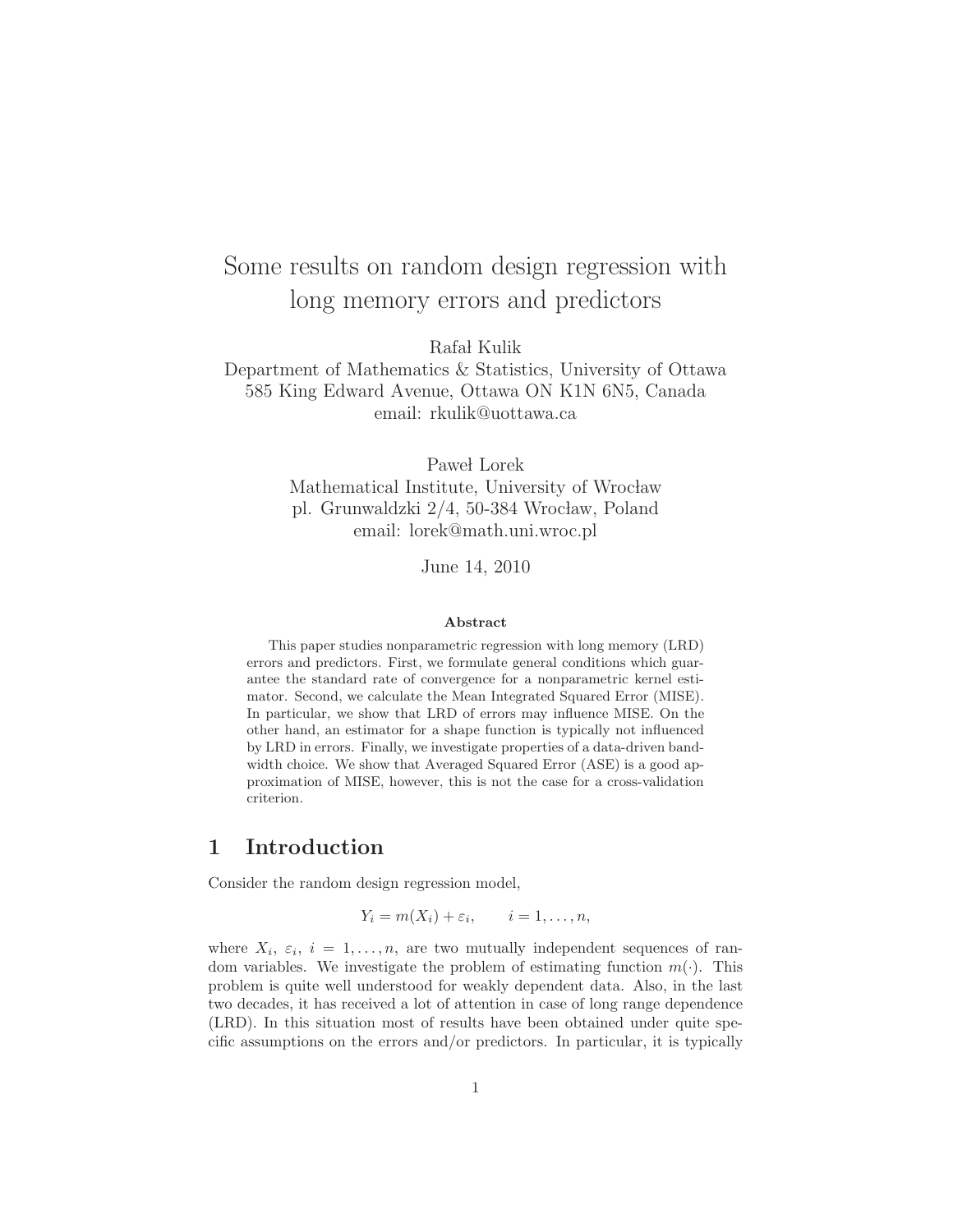assumed that both sequences are infinite order moving averages, or they are defined as (nonlinear) functionals of Gaussian sequences. However, in the recent years different authors proposed many new (nonlinear) LRD models. Although it is reasonable to assume some structure on the observable predictors, particular assumptions on the errors are almost impossible to verify. Therefore, one of our goals is to state general conditions, which guarantee appropriate limit theorems.

In Section [2.2](#page-4-0) we discuss central limit theorem for the Nadaraya-Watson estimator of  $m(\cdot)$ . As it is well known, for LRD data we have a dichotomous behaviour: if a bandwidth h is *small*, then the rate of convergence is  $\sqrt{nh}$ , the same as in i.i.d. case. Otherwise, if bandwidth is large, long memory contributes. We refer the reader to  $[17]$  for the most general result; see also  $[4]$ , (6), [\[7\]](#page-24-3). We state general conditions, which guarantee  $\sqrt{nh}$  rate of convergence. These conditions can be easily verified for (subordinated) linear LRD processes, FARIMA-GARCH models, stochastic volatility models (including LARCH), as well as for antipersistent errors. In particular, if  $\varepsilon_i$ ,  $i \geq 1$ , is a linear process such that Var  $(\sum_{i=1}^{n} \varepsilon_i) \sim Cn^{2-\alpha}, \ \alpha \in (0,1)$ , then  $\sqrt{n}h$ -consistency holds if  $hn^{1-\alpha} \to 0$ . This agrees with previous results. (Here and in the sequel, C is a generic constant). On the other hand, however, if the errors are described by a stochastic volatility, then  $\sqrt{nh}$ -consistency *always* holds.

To verify that the condition  $hn^{1-\alpha} \to 0$  holds, we need to know the parameter  $\alpha$ . However, random variables  $\varepsilon_i$ ,  $i = 1, \ldots, n$ , are not directly observable, and a performance of various estimators of  $\alpha$  is not clear. Therefore, we will modify our estimation problem. In some cases, for a purpose of an exploratory data analysis, it suffices to estimate a *shape function*,  $m^*(x) = m(x) - \int mf$ . As indicated in  $[8]$ ,  $[20]$  and  $[16]$ , LRD of errors does not influence estimation of m<sup>∗</sup> (·). This effect is proven here for the Nadaraya-Watson estimator. In fact, for the linear LRD processes mentioned above, we obtain  $\sqrt{nh}$ -consistency if the predictors are independent and  $h^5n^{1-\alpha} \to 0$ , which is much weaker then the previous condition. However, this approach does not work in case of LRD predictors.

Next, we investigate properties of the Mean Integrated Squared Error (MISE). We assume that  $\varepsilon_i$ ,  $i \geq 1$ , is the linear process as mentioned above. We show that the optimal MISE has a dichotomous behaviour: if the memory parameter  $\alpha$  is greater than 4/5, then the rate of convergence is  $n^{-4/5}$ , the same as in for i.i.d. errors. However, if  $\alpha < 4/5$ , then the rate of convergence is  $n^{-\alpha}$ . Interestingly, a possible LRD of predictors does not influence the asymptotic behaviour of MISE. Similar results were obtained for density estimation, see [\[10\]](#page-24-6). On the other hand, in a fixed-design case, LRD always influences the rates of convergence. For details we refer to [\[11\]](#page-24-7).

To reduce the influence of LRD on MISE, we may consider the shape function. It is shown that for independent predictors, the Mean Integrated Squared Error corresponding to  $m^*$ , has the same asymptotic behaviour as in case of i.i.d. errors. In other words, from expected-risk point of view, long memory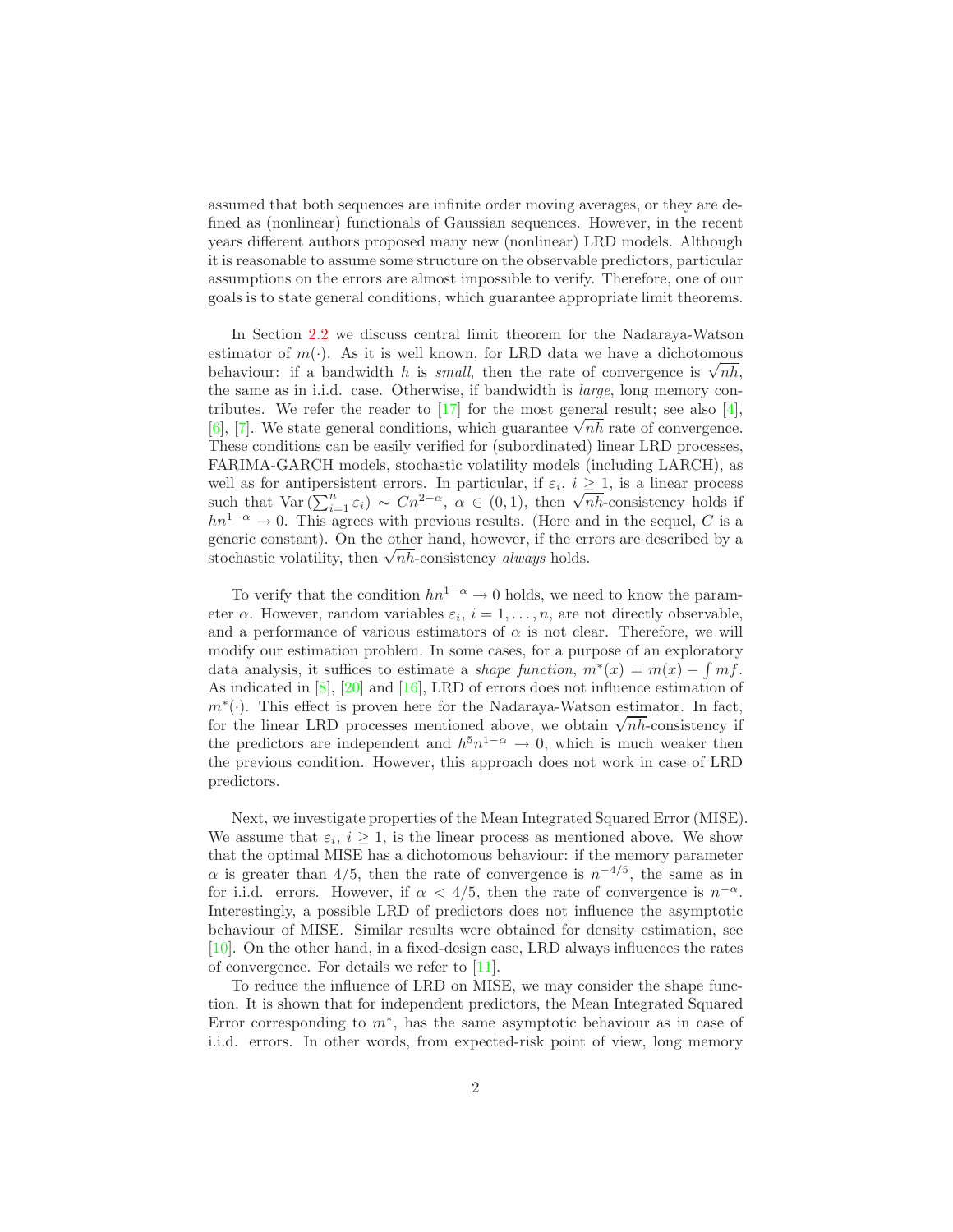does not influence estimation of the shape function. We also note in passing that the optimal bandwidth choice for the shape estimation agrees with the optimal one for the estimation of the original function, as long as  $\alpha > 2/5$ .

With help of formulas for MISE, we obtain the optimal bandwidths. As usual, they are not quite practical, since they involve unknown parameters and a data-driven method has to be used. As argued in [\[12\]](#page-24-8), a plug-in method has some advantages over cross-validation. However, let us note that the optimal bandwidth is of the form  $Cn^{-1/5}$  if  $\alpha > 2/5$ , and  $Cn^{-(1-\alpha)/3}$ , otherwise. Consequently, we have to know  $\alpha$  to be able to construct an appropriate plug-in bandwidth selector. Therefore, we focus on cross-validation. Let us indicate first that cross-validation is the valid procedure in a fixed-design case. The procedure produces a bandwidth which is close to the optimal one, and cross-validation criterion itself is a good approximation to MISE. The reader is referred to [\[12\]](#page-24-8). In the density estimation case, however, cross-validation is a good approximation to MISE if and only if  $\alpha > 4/5$ , see [\[13\]](#page-24-9) and [\[5\]](#page-24-10) as well as discussion in Section [2.4](#page-6-0) for more details.

We will show that for random-design regression, the empirical minimizer of the cross-validation criterion is a good approximation to the optimal  $h$ , however, the cross-validation itself is the valid procedure for  $\alpha > 4/5$  (which agrees with findings in  $[13]$  and  $[5]$ ).

The paper is organized as follows. In Section [2.1](#page-2-0) we collect assumptions and define estimators. Sections [2.2,](#page-4-0) [2.3](#page-5-0) and [2.4](#page-6-0) contain results on central limit theorem, mean square error and bandwidth choice, respectively. In Section [3](#page-8-0) we illustrate our findings by simulations. Next, in Section [4](#page-9-0) we present examples of time series, where it is possible to verify our conditions. Finally, the proofs are presented in the last section.

## <span id="page-2-0"></span>2 Results

### 2.1 Assumptions and estimators

We will consider the following assumptions on the predictors  $X_i, i \geq 1$ :

- (P1)  $X_i$ ,  $i \geq 1$ , is a sequence of i.i.d. random variables. In this case, let  $\mathcal{X}_i = \sigma(X_i, \ldots, X_1)$
- (P2)  $X_i$ ,  $i \geq 1$ , is the infinite order moving average

$$
X_i = \sum_{k=0}^{\infty} a_k \zeta_{i-k}, \qquad a_0 = 1,
$$

where  $\zeta_i$ ,  $-\infty < i < \infty$ , is the sequence of centered, i.i.d. Gaussian random variables and for  $\alpha_X \in (0,1)$ ,  $a_k = A_0 k^{-(\alpha_X + 1)/2}$  for some  $A_0$ .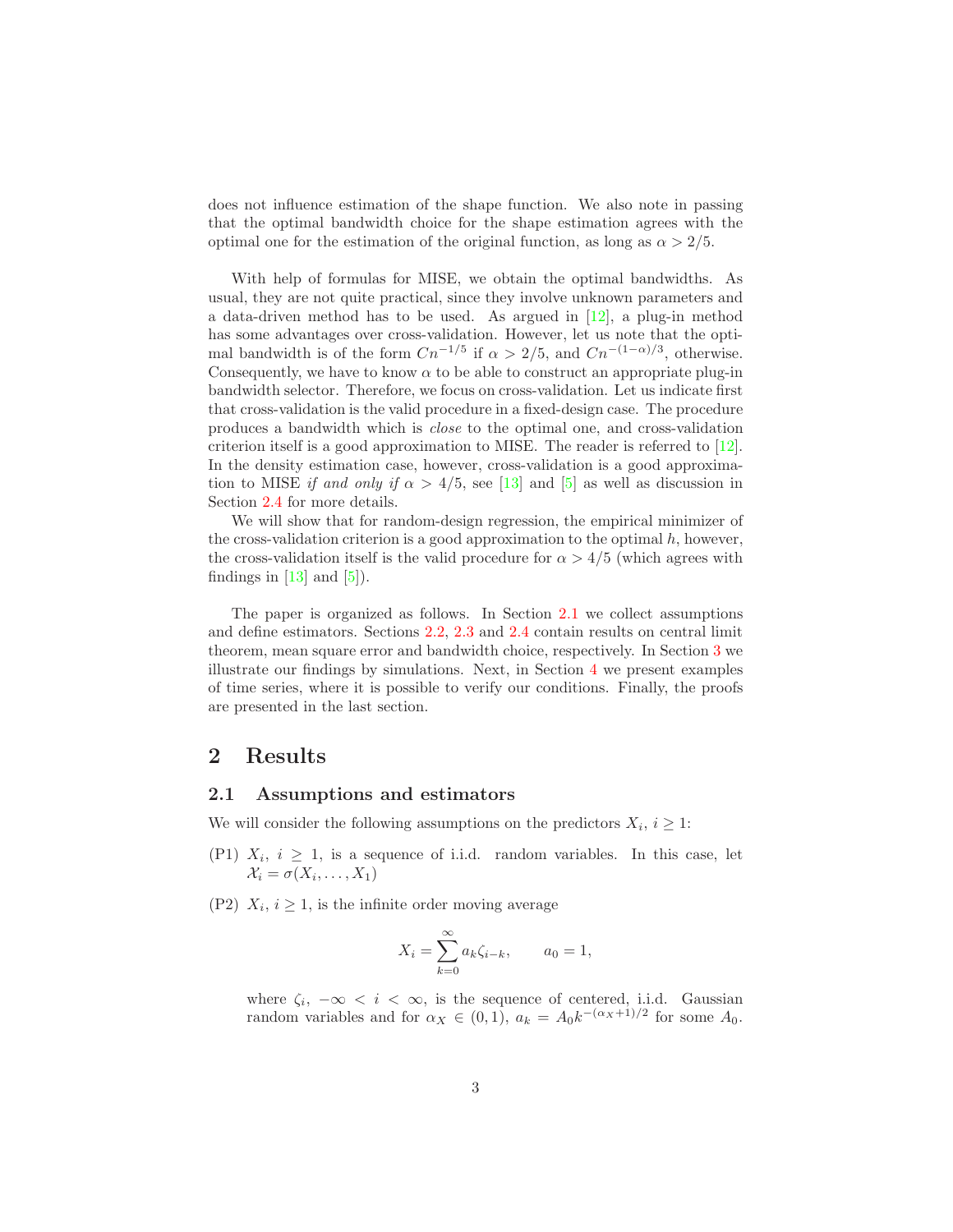Consequently,  $X_i$  are Gaussian and they are assumed to have unit variance. In this case we denote  $\mathcal{X}_i = \sigma(\zeta_i, \zeta_{i-1}, \ldots)$ . Furthermore, note that Var  $(\sum_{i=1}^{n} X_i) \sim A_1^2 n^{2-\alpha_X}$ , where  $A_1$  is a finite constant.

We note that from the point of view of our results stated below,  $(P1)$  can be treated as the special case of (P2), by plugging-in  $\alpha_X = 1$ . Thus, the results which are stated under (P2) assumption are valid also under (P1).

Under (P1), we do not need to assume a particular structure of errors  $\varepsilon_i$ ,  $i \geq 1$ . The general assumption is

(E0)  $\varepsilon_i = G(\eta_i, \eta_{i-1}, \ldots), i \geq 1$ , where  $\eta_i, -\infty < i < \infty$  is an i.i.d. sequence, independent of  $X_i$ ,  $i \geq 1$ . We also assume that  $E[\varepsilon_1] = 0$ ,  $E[\varepsilon_1^2] = 1$ . It assures that  $\varepsilon_i$ ,  $i \geq 1$ , is a stationary ergodic sequence. Denote  $\mathcal{H}_i =$  $\sigma(\eta_i, \eta_{i-1}, \ldots).$ 

Under (P2) we will assume that

(E2)  $\varepsilon_i$ ,  $i \geq 1$ , is the infinite order moving average

$$
\varepsilon_i = \sum_{k=0}^{\infty} c_k \eta_{i-k}, \qquad c_0 = 1,
$$

where  $\eta_i$ ,  $-\infty < i < \infty$ , is the sequence of centered, i.i.d. random variables with a finite fourth moment,  $E[\varepsilon_1^2] = 1$ , independent of  $X_i$ ,  $i \geq 1$ . We also assume that for  $\alpha \in (0,1)$ ,  $c_k \sim C_0 k^{-(\alpha+1)/2}$ , as  $k \to \infty$ . Then Var  $(\sum_{i=1}^n \varepsilon_i) \sim C_1^2 n^{2-\alpha}$ , where  $C_1$  is a constant.

<span id="page-3-0"></span>We consider the classical Nadaraya-Watson estimator

$$
\hat{m}(x) = \hat{m}_h(x) = \frac{1}{nh} \frac{1}{\hat{f}_h(x)} \sum_{i=1}^n Y_i K\left(\frac{x - X_i}{h}\right),\tag{1}
$$

where a nonnegative and bounded kernel  $K$  fulfills the usual conditions:

$$
\int K(u)du = 1, \quad \int uK(u)du = 0, \quad \kappa_2 := \int u^2K(u) du.
$$

For a future use we denote  $K_h(\cdot) = K(\cdot/h)$  and  $\kappa_1 := \int K^2(u) du \neq 0$ . The bandwidth  $h = h_n$  fulfills the usual conditions  $h \to 0$  and  $nh \to \infty$ . Furthermore,  $f_h(x)$  is the standard kernel estimator of the density f of  $X_1$ .

Define further the shape function

$$
m^* := m - \int mf
$$

and its estimator  $\widehat{m^*} = \widehat{m} - \widehat{\int m f}$ , where

$$
\widehat{\int mf} := \frac{1}{n} \sum_{i=1}^{n} Y_i.
$$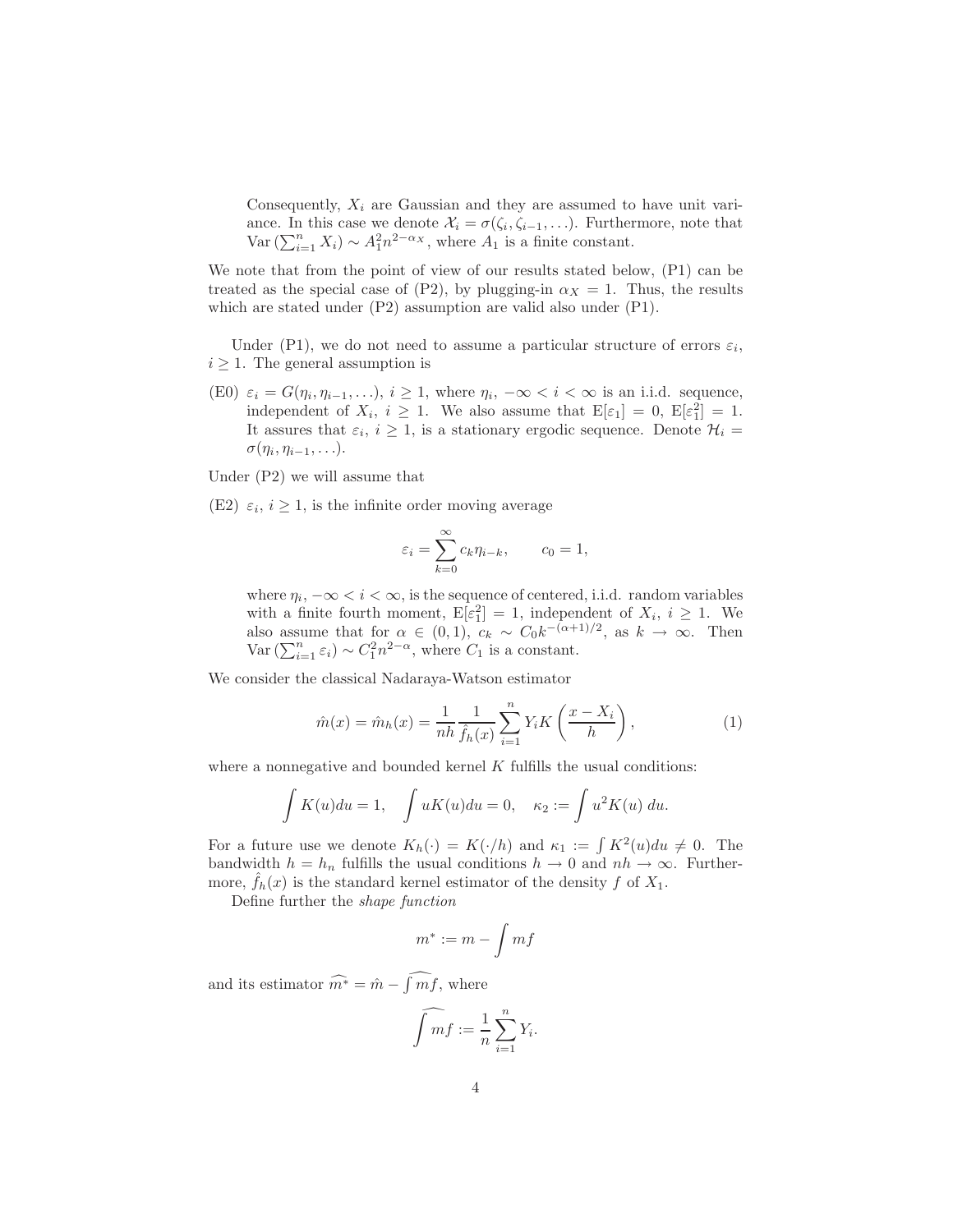Note that the latter is the unbiased estimator of  $\int mf$ , i.e.

$$
\frac{1}{n}\sum_{i=1}^{n} \mathbb{E}[Y_i] = \mathbb{E}[m(X_1)] = \int mf.
$$

Finally, we will assume that  $f$  and  $m$  are twice differentiable with bounded derivatives and that  $f(x) > 0$  for each x.

### <span id="page-4-0"></span>2.2 Central limit theorems

<span id="page-4-1"></span>Throughout this section we assume that (E0) holds. Let us formulate the following conditions:

$$
\frac{\sqrt{nh}}{n} \sum_{i=1}^{n} (E[\varepsilon_i | \mathcal{H}_{i-1}] - \varepsilon_i) = o_P(1).
$$
 (A)

<span id="page-4-2"></span>
$$
\frac{\sqrt{nh}}{n} \sum_{i=1}^{n} \mathbf{E}[\varepsilon_i | \mathcal{H}_{i-1}] = o_P(1).
$$
 (B1)

<span id="page-4-6"></span><span id="page-4-5"></span><span id="page-4-3"></span>
$$
\frac{\sqrt{n h}h^2}{n} \sum_{i=1}^{n} \mathbf{E}[\varepsilon_i|\mathcal{H}_{i-1}] = o_P(1). \tag{B2}
$$

$$
h^5 n^{1-\alpha x} \to 0. \tag{C1}
$$

$$
hn^{1-\alpha_X} \to 0. \tag{C2}
$$

Define

$$
m_n(x) := \mathbb{E}[K((x - X_1)/h)m(X_1)]/\mathbb{E}[K((x - X_1)/h)], \quad m_n^*(x) = m_n(x) - \int mf.
$$

<span id="page-4-9"></span>Clearly, the bias is

bias(x) = 
$$
m_n(x) - m(x) \sim h^2 \left( \frac{m''(x)}{2} + \frac{m'(x)f''(x)}{f(x)} \right) \int u^2 K(u) du.
$$
 (2)

<span id="page-4-8"></span>Proposition 2.1. Assume (P1) and (E0). Under the conditions [\(A\)](#page-4-1) and [\(B1\)](#page-4-2) we have

$$
\sqrt{\frac{nh}{\kappa_1}}\sqrt{\hat{f}(x)}\left(\hat{m}(x) - m_n(x)\right) \stackrel{\text{d}}{\to} N(0, 1). \tag{3}
$$

<span id="page-4-4"></span>Assume  $(P2)$  and  $(E2)$ . Under the conditions  $(A)$ ,  $(B1)$  and  $(C1)$ , the asymptotics [\(3\)](#page-4-4) holds.

<span id="page-4-7"></span>**Remark 2.2.** Note that there is no symmetry between LRD assumptions on  $\varepsilon_i$ and  $X_i$ . For example, assume that  $\varepsilon_i$ , and thus  $E[\varepsilon_i|\mathcal{H}_{i-1}]$  is the linear process with  $\text{Var}\left(\sum_{i=1}^{n} \text{E}[\varepsilon_i|\mathcal{H}_{i-1}]\right) \sim C_1^2 n^{2-\alpha}, \ \alpha \in (0,1);$  see Example [4.1.](#page-9-1) Then  $(B1)$ holds if  $hn^{1-\alpha} \to 0$ , whereas the assumption for  $\alpha_X$  requires  $h^5 n^{1-\alpha_X} \to 0$ .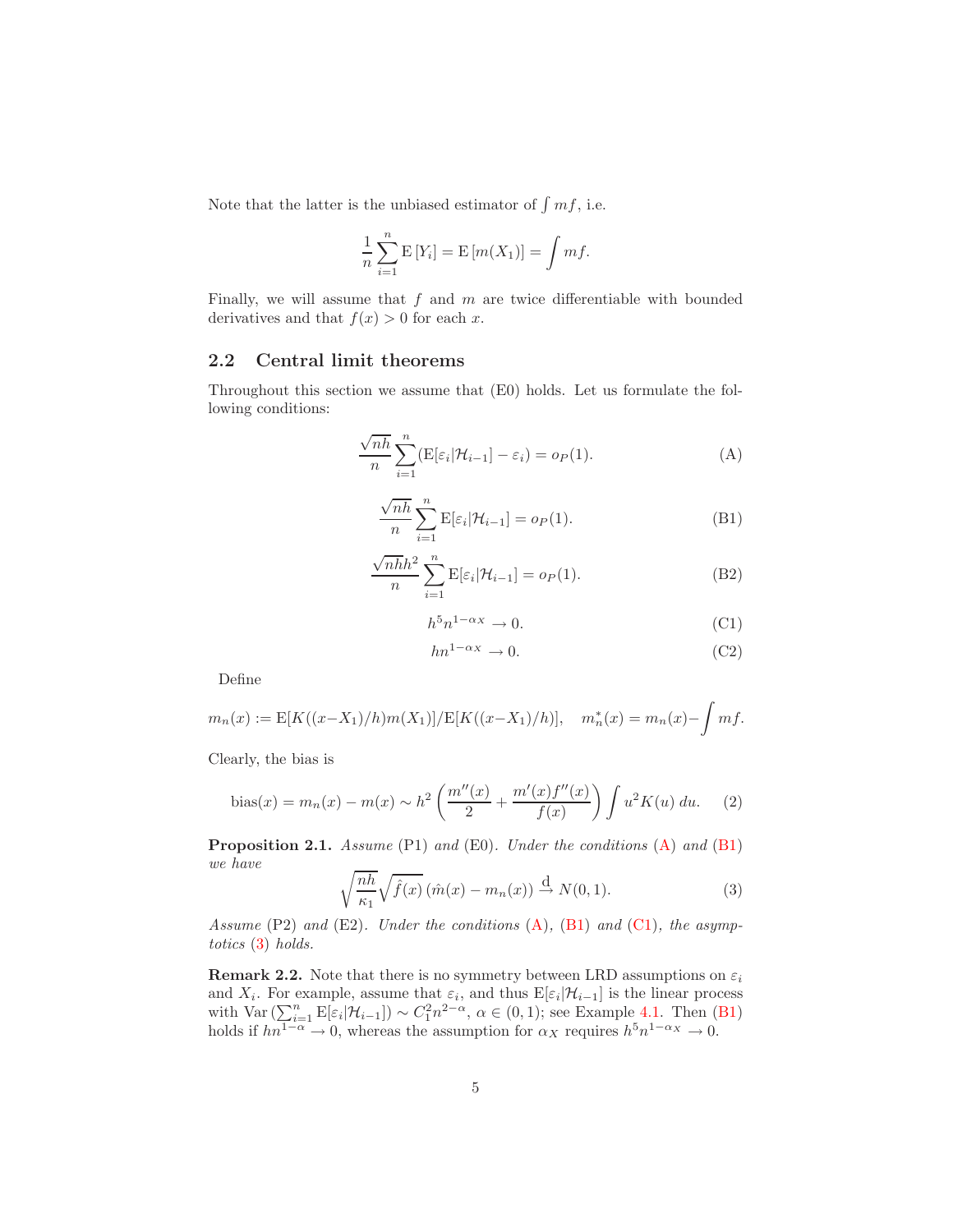**Proposition 2.3.** Assume  $(P2)$ . Under the conditions  $(A)$ ,  $(B2)$  and  $(C2)$  we have

$$
\sqrt{\frac{nh}{\kappa_1}}\sqrt{\hat{f}(x)}\left(\widehat{m^*}(x)-m_n^*(x)\right) \stackrel{\text{d}}{\to} N(0,1).
$$

**Remark 2.4.** The result under (P1) follows by taking  $\alpha_X = 1$  in [\(C2\)](#page-4-6). In this case the condition is always fulfilled. The difference between the estimators of  $m(\cdot)$  and  $m^*(\cdot)$  appears by comparison of [\(B1\)](#page-4-2) and [\(B2\)](#page-4-5). In case of  $m^*(\cdot)$ much larger bandwidths are allowed to achieve classical rates of convergence. The additional condition  $(A)$ , required for  $m^*(\cdot)$  estimation is typically easy to verify, even for long memory or non-stationary sequences.

Recall from the previous remark that LRD in predictors basically does not matter. This is not the case for the shape estimation. Assume that  $hn^{1-\alpha_X}\to$  $\infty$ , but [\(A\)](#page-4-1), [\(B2\)](#page-4-5), [\(C1\)](#page-4-3) and

$$
\frac{\sqrt{nh}}{n^{\alpha x/2}} \frac{1}{n} \sum_{i=1}^{n} \mathbf{E}[\varepsilon_i | \mathcal{H}_{i-1}] = o_P(1)
$$
\n(4)

<span id="page-5-2"></span>hold. For example, this happens when  $\varepsilon_i$ , and thus  $E[\varepsilon_i|\mathcal{H}_{i-1}]$  is the linear process with  $\text{Var}\left(\sum_{i=1}^n \mathbb{E}[\varepsilon_i | \mathcal{H}_{i-1}]\right) \sim C_1^2 n^{2-\alpha}, \ \alpha \in (0,1), \text{ and } h^5 n^{1-\alpha} \to 0.$  It follows from the proof of Proposition [2.3](#page-4-7) that

$$
n^{\alpha_X/2} \left( \widehat{m^*}(x) - m_n^*(x) \right) \stackrel{\mathrm{d}}{\rightarrow} \mathcal{N}(0, A_1^2 \mathbb{E}^2[m(X_1)X_1]).
$$

### <span id="page-5-0"></span>2.3 Mean Square Error

In this section we establish asymptotic formulas for mean integrated squared error for both  $m(\cdot)$  and  $m^*(\cdot)$ . In particular, it will be shown that we may improve the rates of convergence, if we estimate the shape function instead of  $m(\cdot)$ .

Consider the following weighted versions of the mean integrated squared errors:

$$
\text{MISE}_r(h) := \int \mathbb{E}\left[ (\hat{m}_h(x) - m(x))^2 \right] r(x) dx,
$$
  

$$
\text{MISE}_r^*(h) := \int \mathbb{E}\left[ (\hat{m}_h^*(x) - m^*(x))^2 \right] r(x) dx,
$$

<span id="page-5-1"></span>where  $r(\cdot)$  is a weight function and integrals are taken over a support of f.

Proposition 2.5. Assume (P2) and (E2). Then we have

$$
\begin{aligned} \text{MISE}_{r}(h) &\sim \frac{\kappa_{1}}{nh} \int \frac{r(x)}{f(x)} \, dx + \frac{h^4 \kappa_{2}^2}{4} \int \left( \frac{m''(x)f(x) + 2m'(x)f'(x)}{f(x)} \right)^2 r(x) \, dx \\ &+ C_{1}^2 n^{-\alpha} + C_{1}^2 h^2 \kappa_{2} n^{-\alpha} \int \frac{f''(x)}{f(x)} r(x) \, dx. \end{aligned}
$$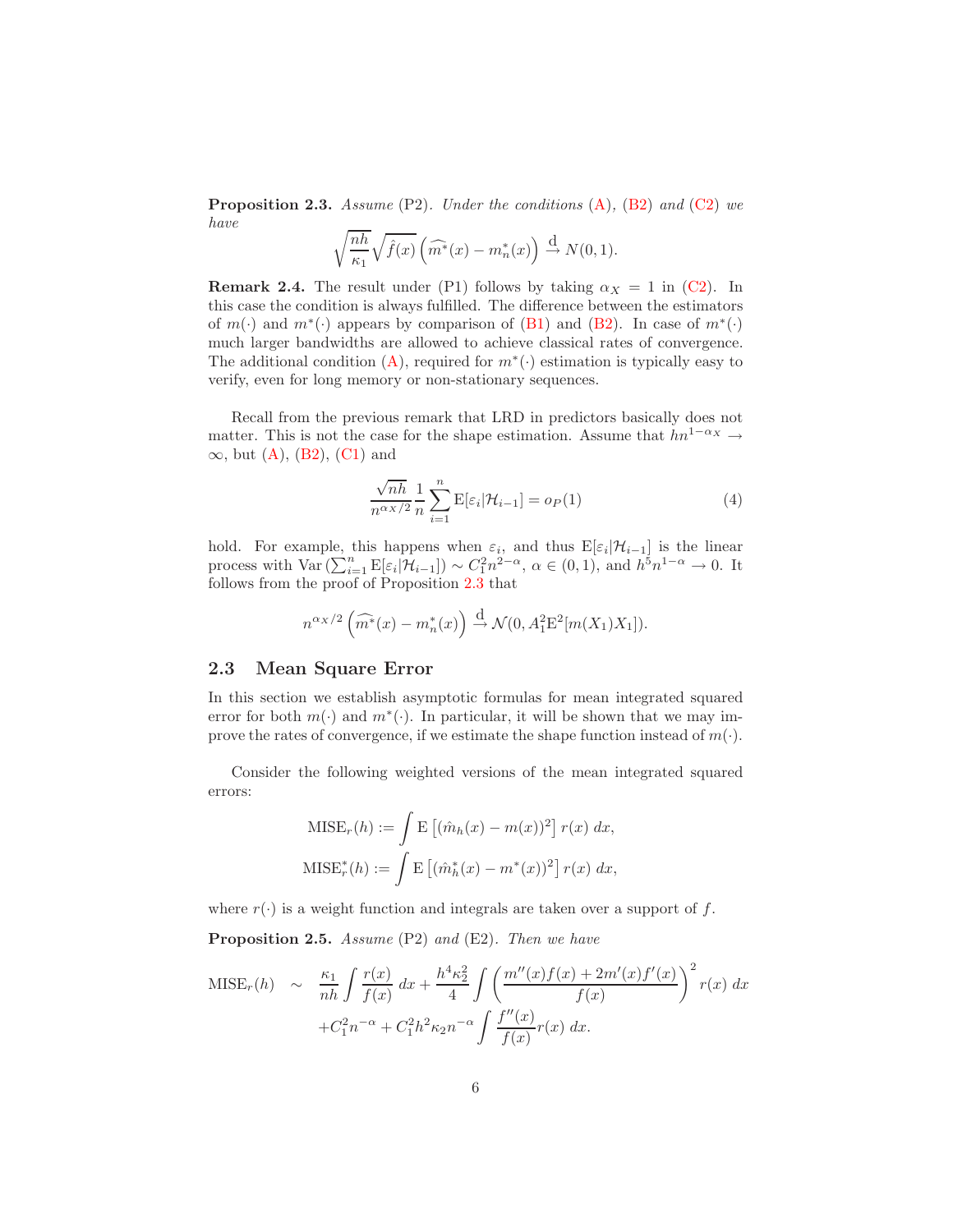**Remark 2.6.** The first term in  $MISE_r(h)$  describes i.i.d. type behaviour, the second one is due to bias. The terms involving  $n^{-\alpha}$  describe a possible contribution of long memory. Note that we have to include the term  $h^2n^{-\alpha}$ . These terms do not have influence on the optimal behaviour of MISE, but they influence  $h_{opt}$ , the optimal bandwidth choice. Indeed, one can verify that

$$
h_{\rm opt} \sim \left\{ \begin{array}{ll} C n^{-1/5} & \text{if } \alpha > 2/5; \\ C n^{-(1-\alpha)/3} & \text{if } \alpha < 2/5, \end{array} \right.
$$

so that  $MISE_r(h_{opt})$  is proportional to  $n^{-4/5}$  if  $\alpha > 4/5$  and  $n^{-\alpha}$ , if  $\alpha < 4/5$ . Note also that there is no contribution of LRD of the predictors.

<span id="page-6-2"></span><span id="page-6-1"></span>Proposition 2.7. Assume that

$$
\operatorname{Var}\left(\sum_{i=1}^{n} (E[\varepsilon_i | \mathcal{H}_{i-1}] - \varepsilon_i)\right) = O(n) \tag{5}
$$

holds. Under (P2) and (E2) we have

$$
MISEr*(h) \sim \frac{\kappa_1}{nh} \int \frac{r(x)}{f(x)} dx + \frac{h^4}{2} \int \left( \frac{m''(x)f(x) + 2m'(x)f'(x)}{f(x)} \right)^2 r(x) dx + A_1^2 E^2[m(X_1)X_1]n^{-\alpha_X}.
$$

Remark 2.8. The condition [\(5\)](#page-6-1) can be verified for many time series, including time series with long memory (see Section [4\)](#page-9-0). The result under (P1) can be obtained by taking  $\alpha_X = 1$ ; then the last term is negligible. Consequently, under (P1) we remove long memory of errors, however, under (P2) there is an additional term due to long memory of predictors.

Under (P1) the optimal bandwidth,  $h_{\text{opt}}^*$ , is proportional to  $n^{-1/5}$ , yielding  $MISE_r^*(h_{\rm opt}^*) \sim Cn^{-4/5}.$ 

Remark 2.9. Hall and Hart, [\[11\]](#page-24-7), were the first who proved the mean squared error behaviour in case of fixed-design regression. The meaning of their results is that LRD in errors always influences estimation of the conditional mean.

On the other hand, in case of kernel density estimation based on LRD data  $\varepsilon_1, \ldots, \varepsilon_n$ , Hall and Hart [\[10\]](#page-24-6) showed a similar dichotomous behaviour, as described in Proposition [2.5.](#page-5-1)

### <span id="page-6-0"></span>2.4 Empirical bandwidth choice

In this section we study properties of empirical bandwidth selector procedures. We shall focus on the case of i.i.d. predictors, to show an influence of LRD errors on the empirical risk. We will work also under the two additional assumptions:  $E[m^2(X_1)] < \infty$  and that f has bounded support. This will simplify some computations and allow us to write  $MISE<sub>f</sub>(h)$ . Let

$$
ASE(h) = \frac{1}{n} \sum_{i=1}^{n} (\hat{m}_h(X_i) - m(X_i))^2
$$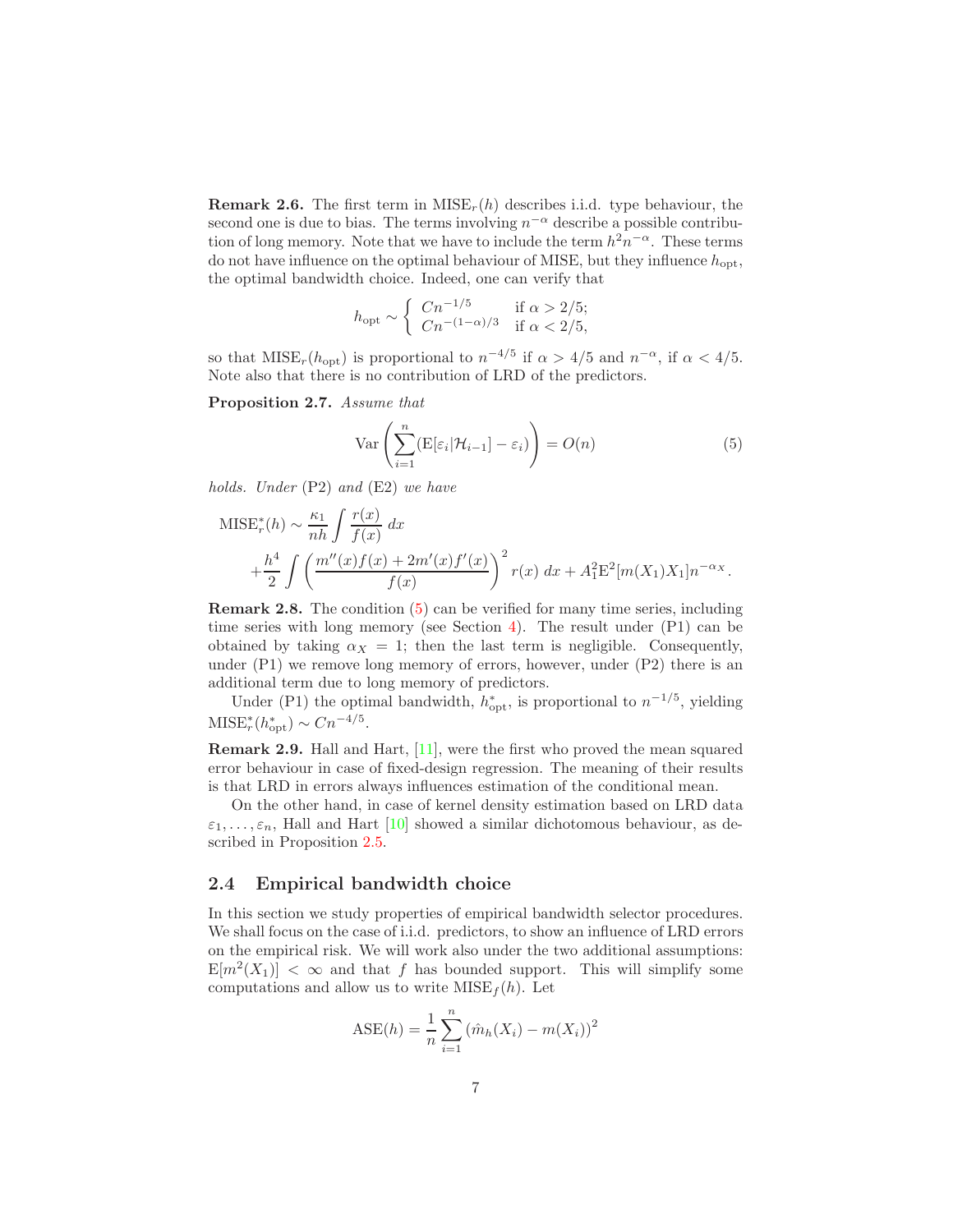be the Averaged Squared Error.

First, we answer the question, whether minimization of ASE leads to a valid minimizer. The answer is affirmative: the meaning of  $(6)$  is that the quotient of  $\hat{h}$ , the minimizer of ASE, and the minimizer of MISE<sub>f</sub> converges to 1 in probability. Furthermore,  $\text{ASE}(\hat{h})/\text{MISE}(h_{\text{opt}}) \stackrel{\text{P}}{\rightarrow} 1$ .

**Proposition 2.10.** Assume that  $f, m \in \mathcal{C}^2$ . Let  $B_1 < B_2$  be finite and positive constants. Under (P1) and (E2) we have uniformly over  $[B_1h_{\text{opt}}, B_2h_{\text{opt}}]$ ,

$$
ASE(h) - MISE_f(h) = o_P(MISE_f(h_{opt})).
$$
\n(6)

<span id="page-7-0"></span>However, what we are interested in from a practical point of view, is, first, whether a cross-validation produces a valid bandwidth, and, second, whether a cross-validation is a good approximation to ASE and MISE. To answer this, let  $\hat{m}_{j,h}(\cdot)$  be the version of the estimator [\(1\)](#page-3-0), where the summation is over  $i \notin I_j(l)$ , where  $I_j := \{i : |j - i| > l\}$ . Empirical cross-validation bandwidth is obtained via minimizing

$$
CV_l(h) := \frac{1}{n} \sum_{i=1}^{n} (Y_i - \hat{m}_{i,h}(X_i))^2.
$$

Denote  $CV(h) = CV_0(h)$ . Note that if both predictors and errors are i.i.d., then

$$
E[CV(h)] = E[ASE(h)] + E[\varepsilon_1^2] = MISE_f(h) + E[\varepsilon_1^2],
$$

i.e. in the average sense  $CV(h)$  is the exact approximation of  $MISE_f(h) + E[\varepsilon_1^2]$ .

The result for LRD data is as follows.

<span id="page-7-2"></span>**Proposition 2.11.** Assume that  $f, m \in \mathcal{C}^2$ . Let  $B_1 < B_2$  be finite and positive constants. Under (P1) and (E2) we have uniformly over  $[B_1h_{\text{opt}}, B_2h_{\text{opt}}]$ ,

$$
\frac{\text{CV}(h) - \text{MISE}_{f}(h) - \frac{1}{n} \sum_{i=1}^{n} \varepsilon_{i}^{2}}{\text{MISE}_{f}(h_{\text{opt}})} = \frac{1}{\text{MISE}_{f}(h_{\text{opt}})} \frac{1}{n^{2}} \sum_{\substack{j,j'=1 \ j \neq j'}}^{n} \varepsilon_{j} \varepsilon_{j'} + o_{p}(1).
$$

Let us comment on the above result. For a fixed-design case, under appropriate conditions on  $l$ , we have (see [\[12\]](#page-24-8))

$$
CV'_{l}(h) - \text{MISE}'(h) - \frac{1}{n} \sum_{i=1}^{n} \varepsilon_i^2 = o_P(n^{-4\alpha/5}),
$$
\n(7)

<span id="page-7-1"></span>uniformly over  $[Cn^{-\alpha/5}, C'n^{-\alpha/5}], C < C'$ . (Here,  $CV'_{l}(h)$  and  $MISE'(h)$  are defined in a slightly different way, to accommodate fixed-design). Note that  $n^{-4\alpha/5}$  is the rate of MISE<sup> $\prime$ </sup>( $h_{\text{opt}}^{\prime}$ ) and  $n^{-\alpha/5}$  is asymptotically proportional to  $h'_{\text{opt}}$ , where the latter is the asymptotically optimal bandwidth in the fixed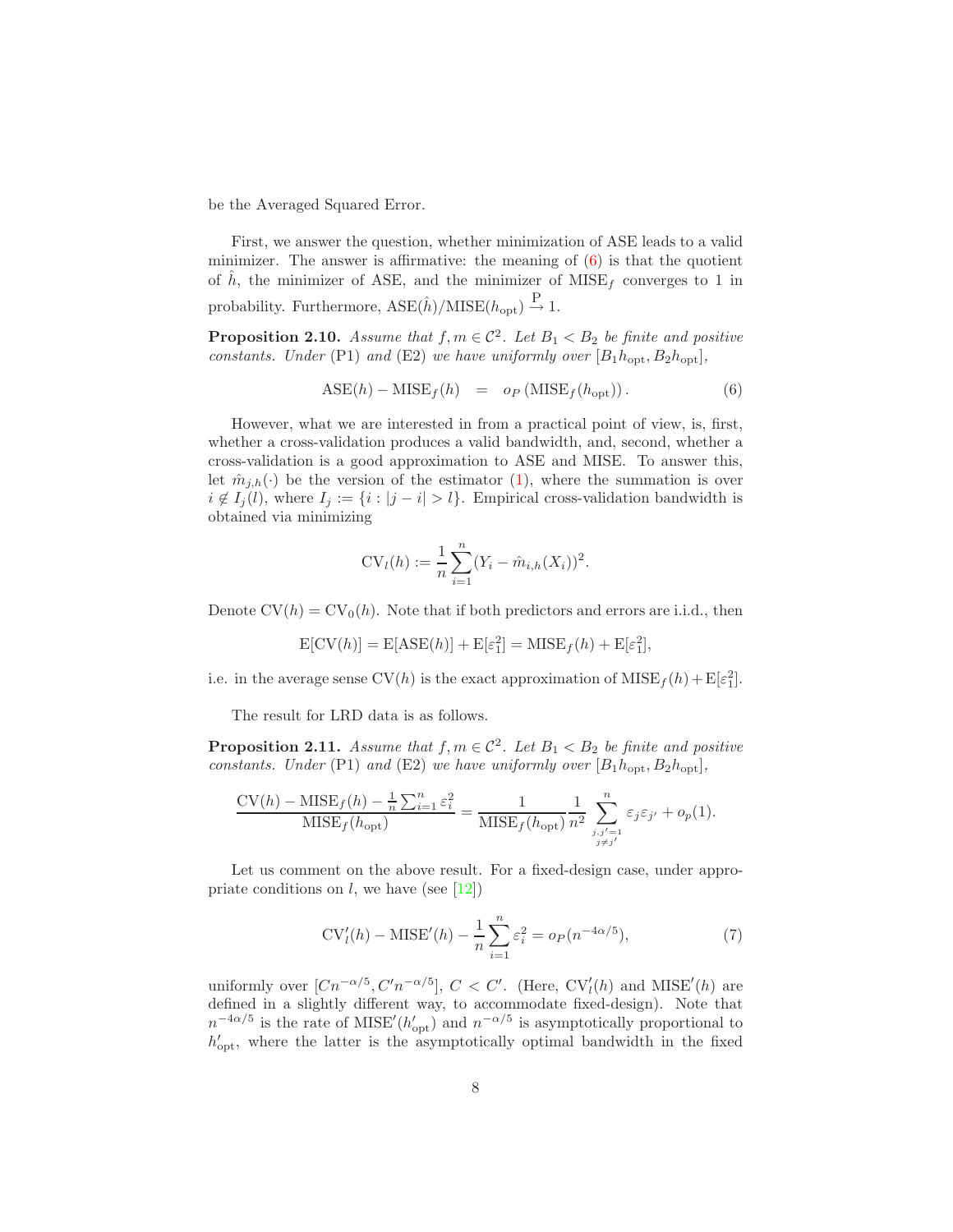design regression. This means that the ratio of the bandwidth obtained by cross-validation and the MISE optimal bandwidth converges to 1 in probability. Also,  $E[CV'_{l}(h'_{opt})]$  provides a valid approximation to  $MISE'(h'_{opt}) + E[\varepsilon_1^2]$ . (The last statement is intuitive only, since the rate at the right hand side of [\(7\)](#page-7-1) is in probability rather than in  $L^1$ ).

Now, from Proposition [2.11](#page-7-2) we conclude that in the random-design regression  $\hat{h}_{\text{CV}}$ , the minimizer of CV(h), has the property  $\hat{h}_{\text{CV}}/h_{\text{opt}} \stackrel{\text{P}}{\rightarrow} 1$ . However, CV(h) itself provides a valid approximation only if  $\alpha > 4/5$ . This agrees with the results in [\[13\]](#page-24-9) in case of density estimation.

## <span id="page-8-0"></span>3 Numerical studies

Simulation studies were conducted as follows:

- 1. We set h.
- 2. Simulate 100 errors  $\varepsilon_i$  from ARIMA with different LRD parameters d. Note that  $d = (1 - \alpha)/2$  and i.i.d. case corresponds to  $d = 0$ . We used R-package fracdiff.
- 3. Simulate 100 predictors following standard normal random variables. First, we simulate i.i.d. predictors, then LRD predictors with  $d_X := (1 \alpha_X)/2 = 0.3.$
- 4. This procedure was repeated 500 times.
- 5. As the output we get a Monte Carlo approximation to the MISE and MISE<sup>∗</sup> .

Table [1](#page-9-2) shows results for both  $m(\cdot)$  and  $m^*(\cdot)$  for the function  $m(x) = \sin(2\pi x)$ and bandwidths  $h = 0.05$ ,  $h = 1$ , respectively. Note that in this case  $m = m^*$ . Even for a relatively small sample size, we may observe that MISE<sup>∗</sup> for the shape function remains constant for either choice of the bandwidth ( $h = 0.05$  or  $h = 1$ . On the other hand, for the small bandwidth  $h = 0.05$  we observe that MISE for  $m(\cdot)$  stays constant up to  $d = 0.25$ , but it grows almost immediately for  $h = 1$ . Furthermore, LRD starts to dominate earlier for the larger bandwidth. This is in line with Propositions [2.5](#page-5-1) and [2.7.](#page-6-2) Next (Table [2\)](#page-9-3), we repeated this experiment with dependent predictors, choosing  $d_X := (1 - \alpha_X)/2 = 0.3$ . By comparing both tables, note that there is a little influence of LRD of predictors on MISE for  $m(\cdot)$ . This is still in line with the Proposition [2.5.](#page-5-1) On the other hand, for  $m^*(\cdot)$  estimation, Proposition [2.7](#page-6-2) suggests that LRD of predictors should contribute. It does not seem to be the case here, however, or simulation studies suggest that MISE<sup>\*</sup> depends on the constant  $E^2[m(X_1)X_1]$ , as indicated by our theoretical results.

Finally, based on 500 simulations, we computed averaged values of CV criterion with optimally chosen h. Table [3](#page-10-0) indicates that LRD influences CV almost immediately, which is once again in line with our theoretical results.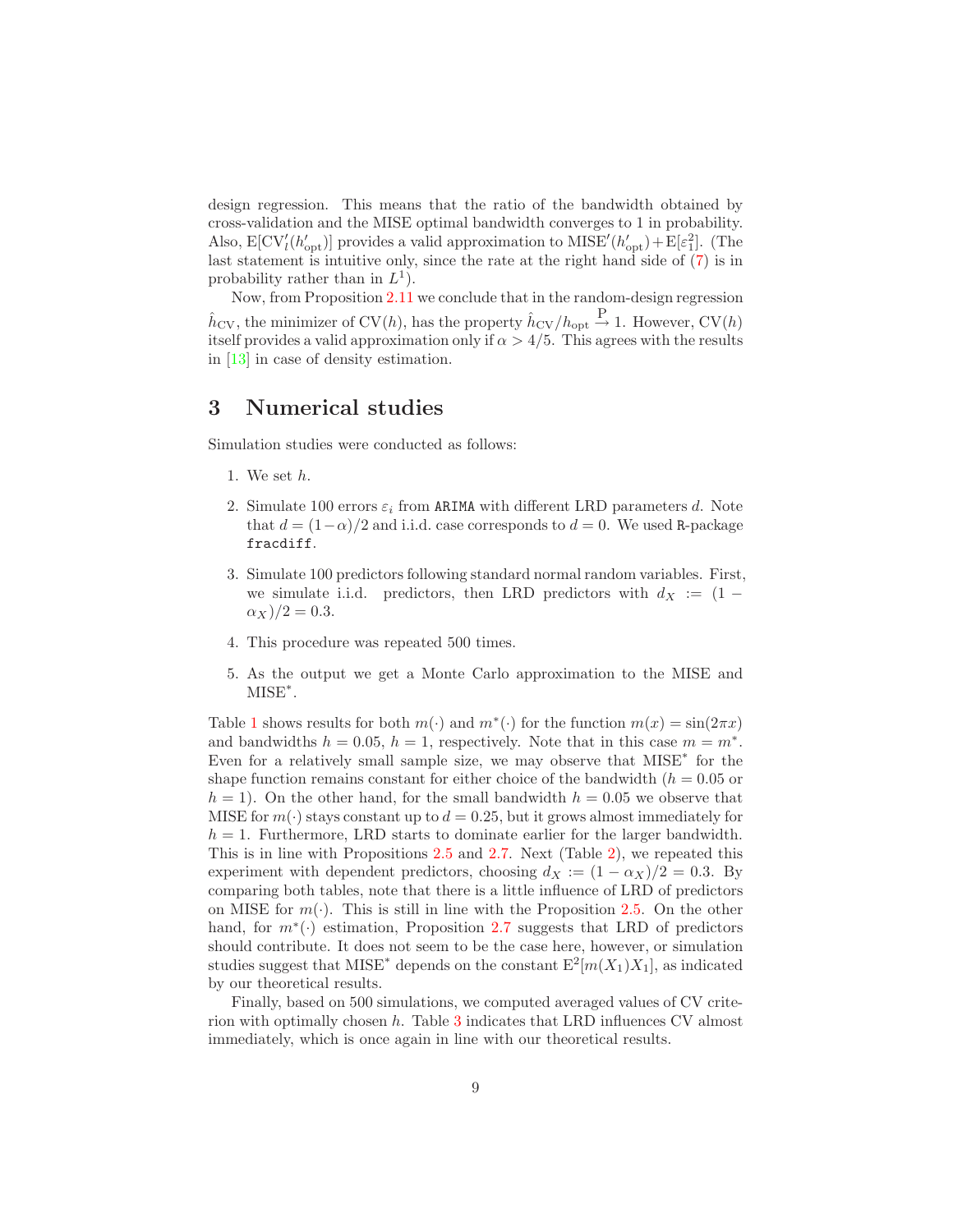| d          | $h = 0.05$  |           | $h=1$     |           |
|------------|-------------|-----------|-----------|-----------|
|            | <b>MISE</b> | $MISE^*$  | MISE      | $MISE^*$  |
| 0          | 0.3995014   | 0.3983940 | 0.5087492 | 0.5016983 |
| 0.05       | 0.3932386   | 0.3870820 | 0.5104933 | 0.5011370 |
| 0.10       | 0.3859548   | 0.3791453 | 0.5136161 | 0.5042601 |
| 0.15       | 0.3780757   | 0.3724782 | 0.5163214 | 0.5030991 |
| 0.20       | 0.4095343   | 0.3910381 | 0.5255956 | 0.5026314 |
| 0.25       | 0.4050078   | 0.3850845 | 0.5322871 | 0.5027839 |
| 0.30       | 0.4242228   | 0.3794874 | 0.5494079 | 0.5019103 |
| 0.35       | 0.4493550   | 0.3940342 | 0.5975138 | 0.5044394 |
| 0.40       | 0.5848862   | 0.3805059 | 0.6432639 | 0.5016800 |
| $\rm 0.45$ | 0.8899494   | 0.3822220 | 0.8908165 | 0.5038973 |

<span id="page-9-2"></span>Table 1: MISE for some values of the dependence parameter d and i.i.d. predictors.

| $\overline{d}$ | $h = 0.05$  |           |  |
|----------------|-------------|-----------|--|
|                | <b>MISE</b> | $MISE^*$  |  |
| $\Omega$       | 0.4021701   | 0.3963913 |  |
| 0.05           | 0.4454991   | 0.4385924 |  |
| 0.10           | 0.4337356   | 0.4227792 |  |
| 0.15           | 0.4281452   | 0.4225283 |  |
| 0.20           | 0.4262649   | 0.4121518 |  |
| 0.25           | 0.4436659   | 0.4137239 |  |
| 0.30           | 0.4417674   | 0.4049835 |  |
| 0.35           | 0.4948932   | 0.4307672 |  |
| 0.40           | 0.5673097   | 0.4146042 |  |
| 0.45           | 0.8217908   | 0.4258788 |  |

<span id="page-9-3"></span>Table 2: MISE for some values of the dependence parameter d and LRD predictors.

## <span id="page-9-0"></span>4 Examples

In this section we present some examples, which show that our conditions are easy to verify for very different long memory processes.

Unless specified otherwise,  $\{Z, Z_i, i \geq 1\}$  and  $\{\eta, \eta_i, -\infty < i < \infty\}$  will be sequences of centered i.i.d. random variables with  $E[Z_1^1] = E[\eta_1^2] = 1$ . More detailed description of most of the models below, together with stationarity and moment conditions, can be found in  $[9]$ .

<span id="page-9-4"></span><span id="page-9-1"></span>Example 4.1 (Linear processes). Assume (E2). Then we have

$$
E[\varepsilon_i|\mathcal{H}_{i-1}] = \sum_{k=1}^{\infty} c_k \eta_{i-k} + E[\eta_i|\mathcal{H}_{i-1}] =: \varepsilon_{i,i-1} + 0
$$
\n(8)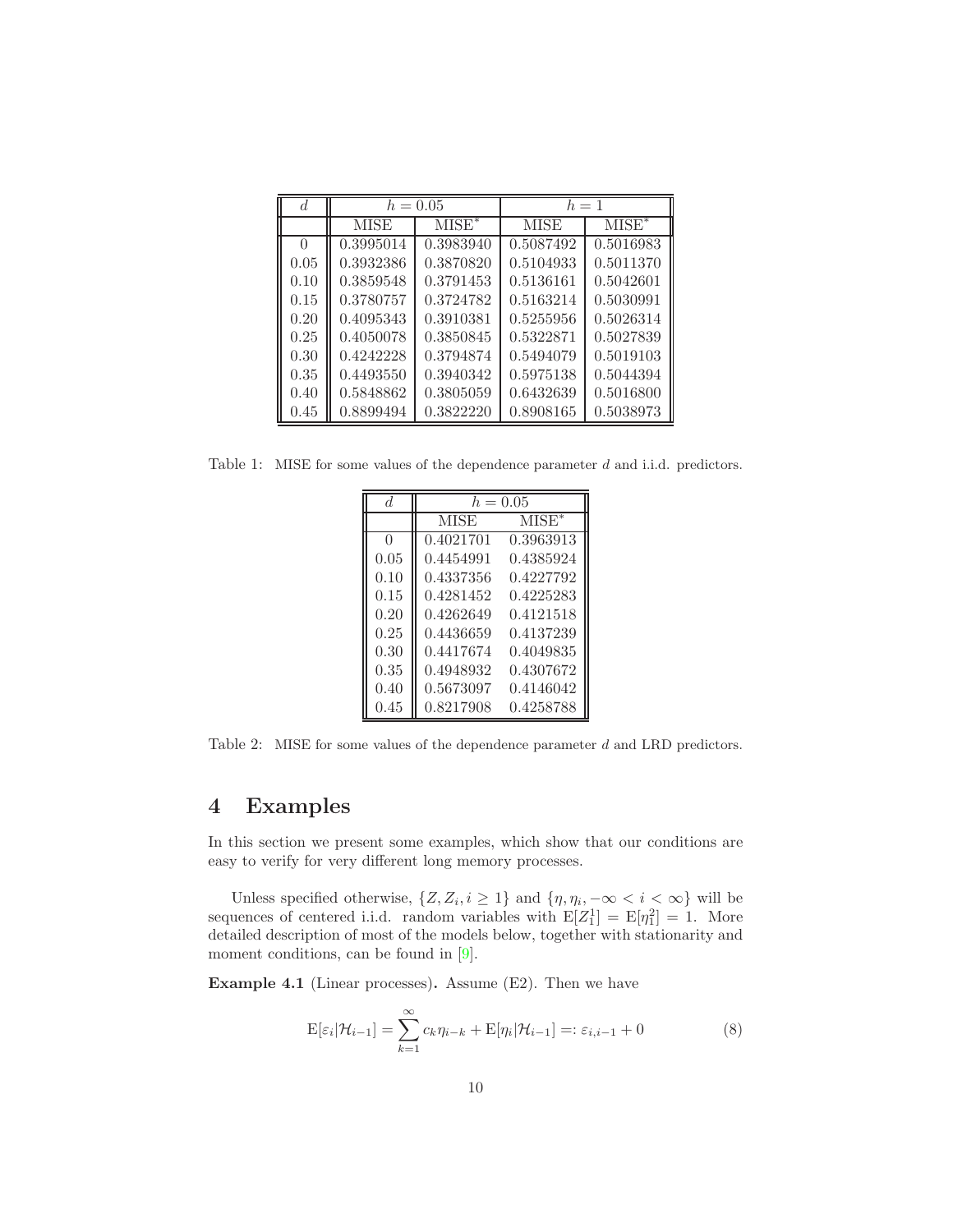| d             | ( )       |
|---------------|-----------|
| $\mathcal{O}$ | 0.2912500 |
| 0.05          | 0.2921772 |
| 0.10          | 0.2960790 |
| 0.15          | 0.2972158 |
| 0.20          | 0.310086  |
| 0.25          | 0.3206689 |
| 0.30          | 0.3415160 |
| 0.35          | 0.3687273 |
| 0.40          | 0.4133771 |
| 0.45          | 0.4663486 |

<span id="page-10-0"></span>Table 3: CV for some values of the dependence parameter d and i.i.d. predictors.

and  $\{\varepsilon_{i,i-1}, i \geq 1\}$  is LRD linear process with (up to a constant) the same limiting behavior as  $\{\varepsilon_i, i \geq 1\}$ . Consequently,

$$
\sum_{i=1}^{n} \left\{ \mathbf{E}[\varepsilon_i | \mathcal{H}_{i-1}] - \varepsilon_i \right\} = -\sum_{i=1}^{n} \eta_i,
$$
\n(9)

<span id="page-10-2"></span><span id="page-10-1"></span>and

$$
\sum_{i=1}^{n} \mathbf{E}[\varepsilon_i | \mathcal{H}_{i-1}] = \sum_{i=1}^{n} \varepsilon_{i,i-1}.
$$
 (10)

By [\(9\)](#page-10-1) and since  $\eta_i$  are i.i.d., [\(A\)](#page-4-1) is automatically fulfilled. Finally, by [\(10\)](#page-10-2), we conclude that [\(B2\)](#page-4-5) holds if

<span id="page-10-4"></span>
$$
h^5 n^{1-\alpha} \to 0. \tag{11}
$$

Note that this condition is much less restrictive than

<span id="page-10-5"></span>
$$
hn^{1-\alpha} \to 0,\tag{12}
$$

<span id="page-10-3"></span>which is required for  $(B1)$  to hold. The latter condition is the same as in  $[19]$ .

Example 4.2 (Functionals of Linear Processes). Consider the linear process from Example [4.1.](#page-9-1) Let  $T$  be a twice differentiable functional and let

$$
\varepsilon_i = T\left(\sum_{k=0}^{\infty} c_k \eta_{i-k}\right) = T(c_0 \eta_i + \varepsilon_{i,i-1}).
$$

Consider the same assumptions as in Example [4.1.](#page-9-1) Additionally, we assume that  $E[T(\varepsilon_1)]=0$ .

Let  $f_\eta$  be the density of  $\eta_1$ . Then, by considering two terms of Taylor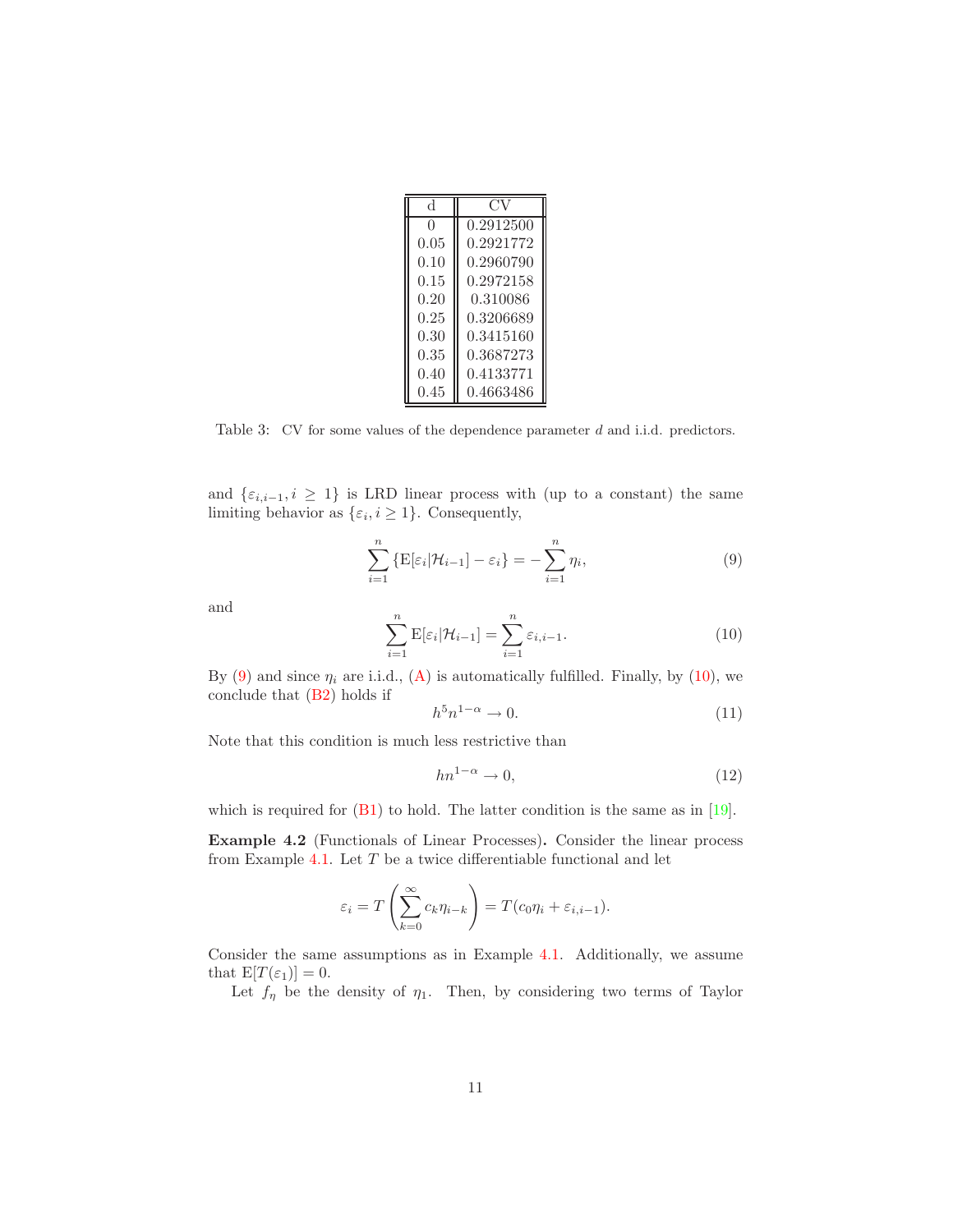expansion (which is enough for a quadratic functional),

$$
\begin{split} \mathcal{E}[\varepsilon_i|\mathcal{H}_{i-1}] &= \int T(u+\varepsilon_{i,i-1})f_\eta(u)du \\ &= \int T(u)f_\eta(u)du + \varepsilon_{i,i-1} \int T'(c_0u)f_\eta(u)du + \frac{1}{2}\varepsilon_{i,i-1}^2 \int T^{''}(u)f_\eta(u)du \\ &= \mathcal{E}[T(\eta_1)] + \mathcal{E}[T'(\eta_1)]\varepsilon_{i,i-1} + \frac{1}{2}\mathcal{E}[T^{''}(\eta_1)]\varepsilon_{i,i-1}^2 \end{split}
$$

and

$$
\varepsilon_i = T(\eta_i) + T'(\eta_i)\varepsilon_{i,i-1} + \frac{1}{2}T''(\eta_i)\varepsilon_{i,i-1}^2.
$$

For simplicity take  $T(u) = u^2 - \mathbb{E}[\eta_1^2 + \varepsilon_{1,0}^2]$  and assume that the density  $f_\eta$  is symmetric. Then  $E[T(\eta_1)] = E[\varepsilon_{i,i-1}^2] = -\sum_{k=1}^{\infty} c_k^2$ ,  $E[T'(c\eta_1)] = 2E[\eta_1] = 0$ . Consequently,

$$
\operatorname{Var}\left(\sum_{i=1}^n \mathbb{E}[\varepsilon_i|\mathcal{H}_{i-1}]\right) = \operatorname{Var}\left(\sum_{i=1}^n \left(\varepsilon_{i,i-1}^2 - \mathbb{E}[\varepsilon_{i,i-1}^2]\right)\right) \sim O(n^{2-2\alpha} \vee n).
$$

We conclude that [\(B2\)](#page-4-5) holds for all  $\alpha > 1/2$  or if  $n^{1-2\alpha}h^5 \to 0$ , whereas [\(B1\)](#page-4-2) holds when  $\alpha > 1/2$  or if  $n^{1-2\alpha}h \to 0$ .

Moreover,

$$
E[\varepsilon_i|\mathcal{H}_{i-1}] - \varepsilon_i = -\eta_i - 2\eta_i \varepsilon_{i,i-1}
$$

and thus [\(A\)](#page-4-1) holds since  $\eta_i, i \geq 1$  are i.i.d. and  $\eta_i \varepsilon_{i,i-1}, i \geq 1$  are uncorrelated.

Similar consideration can be carried out for any functional  $T$ , in particular, for  $T(u) = |u|^{\delta} - \mathbb{E}[|\varepsilon_1|^{\delta}]$ . The set of parameters for which [\(B2\)](#page-4-5) and [\(B1\)](#page-4-2) hold depends on the so-called power rank of  $T$  (see [\[14\]](#page-24-12) for more details). If the power rank is 1, the [\(B2\)](#page-4-5) and [\(B1\)](#page-4-2) hold for  $\alpha$ , h as in Example [4.1,](#page-9-1) if the power rank is 2, then the conditions are fulfilled for  $\alpha$ , h as in case of quadratic functional discussed above.

<span id="page-11-0"></span>Example 4.3 (FARIMA-GARCH processes). Assume that

$$
\varepsilon_i = (1 - B)^{-d} \phi^{-1}(B) \psi(B) \eta_i,
$$

where  $\eta_i = Z_i h_i^{1/2}$  and  $h_i$  is  $\text{GARCH}(r, s)$ ,

$$
h_i = a_0 + \sum_{j=1}^r a_j \eta_{i-j}^2 + \sum_{k=1}^s \beta_k h_{i-k}.
$$

Here, B is the backshift operator,  $\psi$  and  $\phi$  are polynomials in B and  $d \in$  $(-1/2, 1/2)$ . Note that under appropriate stationarity conditions the FARIMA-GARCH process can be written as the linear process in (E2), where  $c_k \sim Ck^{-\beta}$ ,  $\beta = 1 - d$  (we refer to [\[1\]](#page-23-0) for more details).

Let  $\mathcal{H}_{i-1} = \sigma(\eta_i, Z_i, \eta_{i-1}, Z_{i-1} \ldots)$ . Then  $E[\eta_i | \mathcal{H}_{i-1}] = E[Z_i] E[h_i^{1/2} | \mathcal{H}_{i-1}] =$ 0. Consequently, as in Example [4.1](#page-9-1) (see [\(8\)](#page-9-4)), [\(A\)](#page-4-1) holds for all  $d \in (-1/2, 1/2)$ , since  $\eta_i$  are uncorrelated. Furthermore, [\(B2\)](#page-4-5) and [\(B1\)](#page-4-2) hold if  $n^{2d}h^5 \to 0$  and  $n^{2d}h \to 0$ , respectively, on account of [\[1,](#page-23-0) Theorem 3].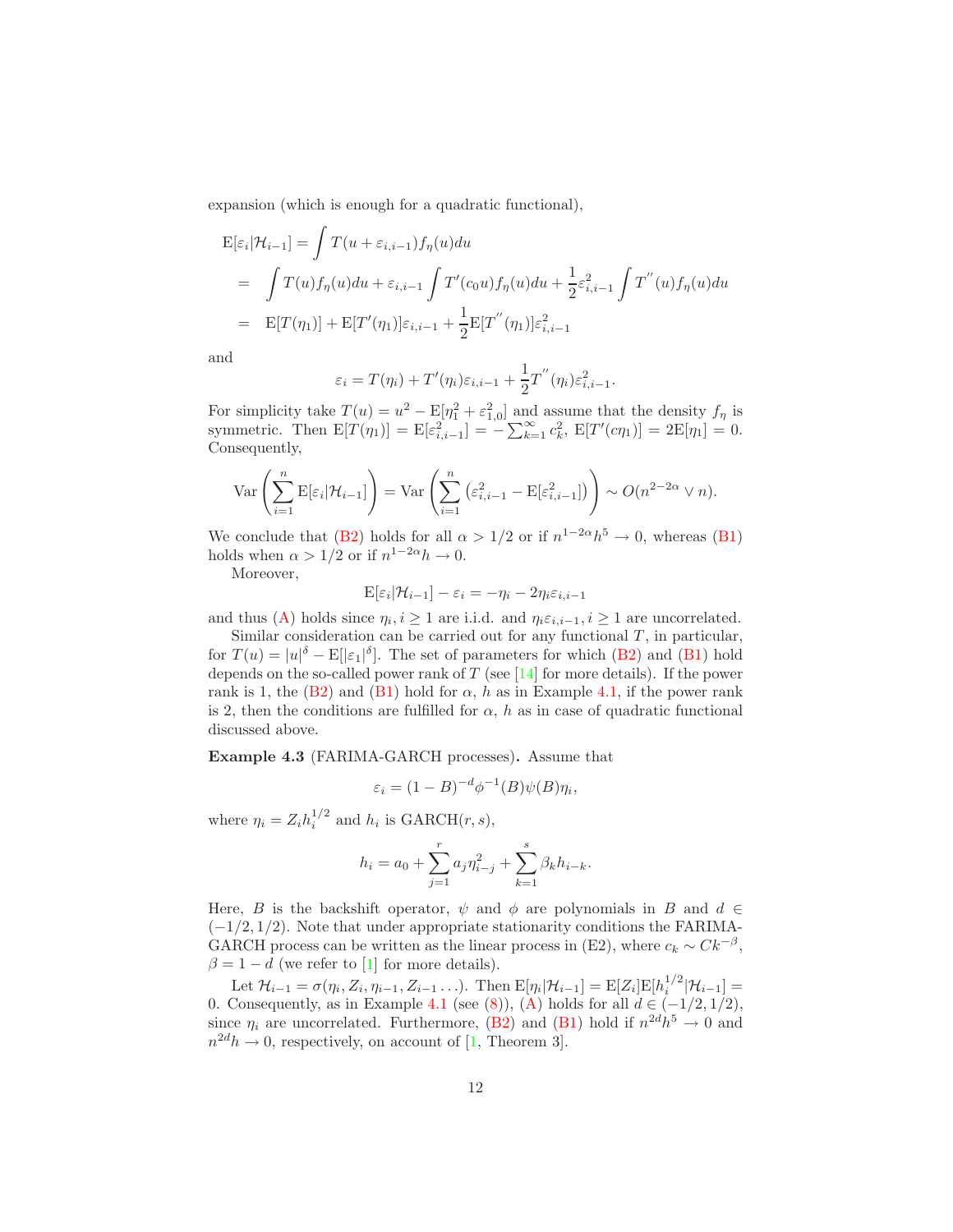Example 4.4 (Antipersistent errors). If in Example [4.3](#page-11-0)  $d \in (-1/2, 0)$ , then we have antipersistence and [\(B2\)](#page-4-5) is always fulfilled. Consequently, in case of antipersistent errors the correct scaling for the estimator of both  $m$  and  $m^*$  is always  $\sqrt{nh}$ . Note that in case of fixed-design regression antipersistency may improve convergence beyond i.i.d. rates, see e.g. [\[1\]](#page-23-0), [\[2\]](#page-23-1).

<span id="page-12-0"></span>**Example 4.5** (Stochastic volatility). Let  $T$  and  $W$  be real-valued functionals. Define

$$
\varepsilon_i^* = Z_i R_i
$$
,  $R_i = W\left(a + \sum_{k=1}^{\infty} c_k \eta_{i-k}\right)$ ,  $a > 0$ .

Let

$$
\varepsilon_i = T(\varepsilon_i^*) - \mathbf{E}[T(\varepsilon_i^*)]
$$

and  $\mathcal{H}_i = \sigma(\eta_i, Z_i, \eta_{i-1}, Z_{i-1}, \ldots)$ . Note that  $R_i$  is  $\mathcal{H}_{i-1}$ -measurable. For simplicity, assume that  $T(uv) = T(u)T(v)$ , which applies e.g. to polynomials  $T(u) = |u|^\delta$ . Then

$$
\sum_{i=1}^{n} \mathbb{E}[\varepsilon_i | \mathcal{H}_{i-1}] = \mathbb{E}[T(Z)] \sum_{i=1}^{n} \{ \mathbb{E}[T(R_i) | \mathcal{H}_{i-1}] - \mathbb{E}[T(R_i)] \}
$$

$$
= \mathbb{E}[T(Z)] \sum_{i=1}^{n} \{ T(R_i) - \mathbb{E}[T(R_i)] \}.
$$

Thus, if  $c_k \sim k^{-(\alpha+1)/2}$ ,  $\alpha \in (0,1)$ , the conditions for [\(B2\)](#page-4-5) and [\(B1\)](#page-4-2) are the same as for nonlinear transformations of linear processes in Example [4.2](#page-10-3) by substituting  $T \to T \circ W$ .

Furthermore

$$
\sum_{i=1}^{n} {\mathbb{E}[\varepsilon_i|\mathcal{H}_{i-1}] - \varepsilon_i} = \sum_{i=1}^{n} T(R_i) {\mathbb{E}[T(Z)] - T(Z_i)} =: \sum_{i=1}^{n} T(R_i)U_i.
$$

Note that  $T(R_i)U_i, i \geq 1$ , are uncorrelated, thus  $(A)$  is always fulfilled.

If  $\varepsilon_i = \varepsilon_i^* = Z_i R_i$ , then  $E[\varepsilon_i | \mathcal{H}_{i-1}] = 0$  and since the random variables  $\varepsilon_i, i \geq 1$  are uncorrelated,  $\sum_{i=1}^n \varepsilon_i = O_P(\sqrt{n})$ . Thus, the memory parameter  $\alpha$ has no influence on the asymptotic behavior of neither  $\hat{m}_h$  nor  $\hat{m}_h^*$ .

Example 4.6 (LARCH processes). Define

$$
\varepsilon_i^* = Z_i R_i
$$
,  $R_i = a + \sum_{k=1}^{\infty} c_k \varepsilon_{i-k}^*$ ,  $a > 0$ 

and assume that  $\sum_{k=1}^{\infty} c_k^2 < 1$ ,  $c_k \sim k^{-(\alpha+1)/2}$ ,  $\alpha \in (0,1)$ . Let

$$
\varepsilon_i = T(\varepsilon_i^*) - \mathbf{E}[T(\varepsilon_i^*)]
$$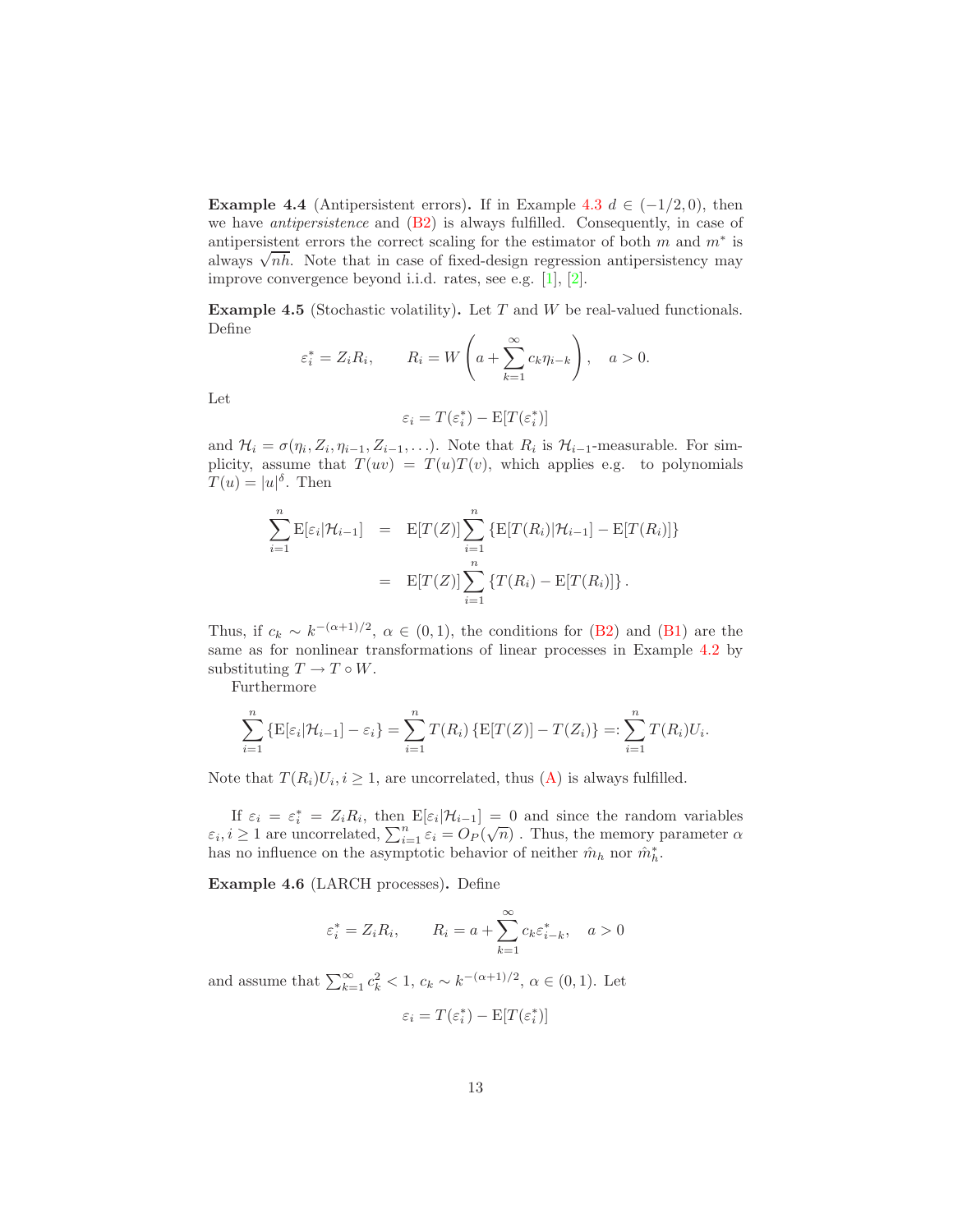and  $\mathcal{H}_i = \sigma(\varepsilon_i^*, Z_i, \varepsilon_{i-1}^*, Z_{i-1}, \ldots)$ . The random variable  $R_i$  is  $\mathcal{H}_{i-1}$ -measurable. As in Example [4.5,](#page-12-0) assume that  $T(uv) = T(u)T(v)$  so that

$$
\sum_{i=1}^{n} {\mathbb{E}[\varepsilon_i|\mathcal{H}_{i-1}] - \varepsilon_i} = \sum_{i=1}^{n} T(R_i) {\mathbb{E}[T(Z)] - T(Z_i)} =: \sum_{i=1}^{n} T(R_i)U_i.
$$

and  $T(R_i)U_i, i \geq 1$  are uncorrelated, thus  $(A)$  is always fulfilled. Furthermore,

$$
\sum_{i=1}^{n} \mathbb{E}[\varepsilon_i | \mathcal{H}_{i-1}] = \mathbb{E}[T(Z)] \sum_{i=1}^{n} \{T(R_i) - \mathbb{E}[T(R_i)]\}.
$$

Although this expression has the same form as in Example [4.5,](#page-12-0)  $R_i$  is not a linear process based on i.i.d. random variables. Nevertheless, from [\[3,](#page-23-2) Theorem 1.1] we conclude that if T is twice differentiable, and  $E[R_1T(R_1)] \neq 0$ , then the scaling factor for the latter sum is the same as for linear processes in Example [4.1.](#page-9-1) Thus, for the conditions  $(B2)$  and  $(B1)$  to be fulfilled, we need  $(11)$  and [\(12\)](#page-10-5), respectively.

## 5 Proofs

In the proofs we apply a concept of martingale approximation and Hermite expansion. In the context of nonparametric estimation the first method was introduced in [\[19\]](#page-25-1) and [\[17\]](#page-24-0), the latter one is a standard tool in LRD setting, see e.g. [\[18\]](#page-24-13).

Let us note that under the regularity assumptions we have:

$$
E[K_h(x - X_1)] = hf(x) + h^3 \cdot \frac{f''(x)}{2} \kappa_2 + o(h^3), \tag{13}
$$

<span id="page-13-0"></span>We may write

<span id="page-13-1"></span>
$$
\hat{m}_h(x) - m_n(x) = \frac{\hat{f}_h(x)}{f(x)} (\hat{m}_h(x) - m_n(x)) + (\hat{m}_h(x) - m_n(x)) \frac{(f(x) - \hat{f}_h(x))}{f(x)}.
$$
\n(14)

Since  $\hat{f}_h$  is the consistent estimator of f, it suffices to study the first part only. Decompose

$$
\frac{\hat{f}_h(x)}{f(x)} (\hat{m}_h(x) - m_n(x)) = \frac{1}{nhf(x)} \sum_{i=1}^n K_h(x - X_i) (m(X_i) - m_n(x)) + \frac{1}{nhf(x)} \sum_{i=1}^n K_h(x - X_i) \varepsilon_i =: N_n(x) + N'_n(x).
$$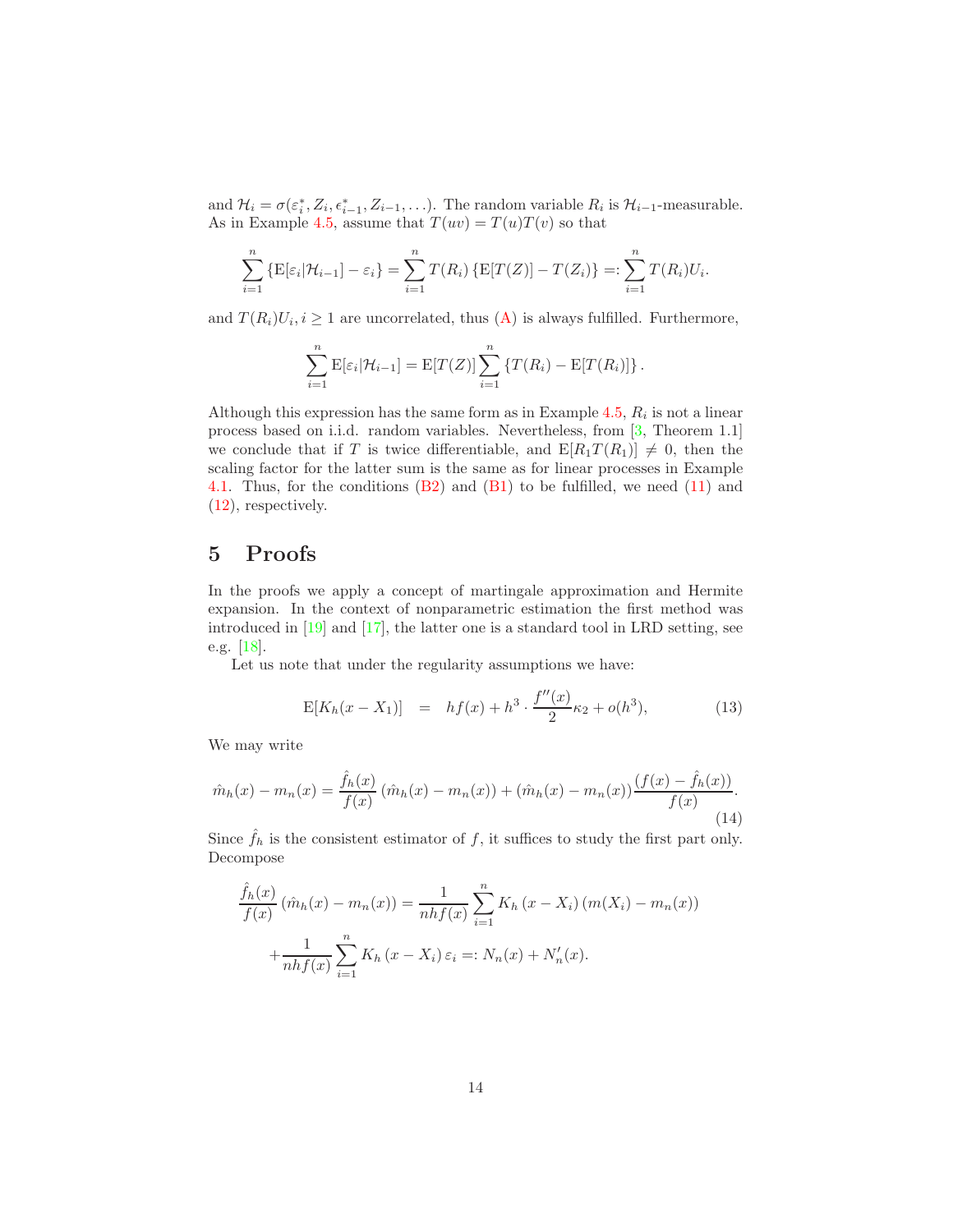The parts  $N_n(\cdot)$  and  $N'_n(\cdot)$  are decomposed further as follows:

$$
N_n(x) = \frac{1}{f(x)} (m(x) - m_n(x)) (\hat{f}_h(x) - \mathbb{E}[\hat{f}_h(x)])
$$
  
+ 
$$
\frac{1}{nh f(x)} \sum_{i=1}^n (K_h(x - X_i) (m(X_i) - m(x)) - \mathbb{E}[K_h(x - X_i) (m(X_i) - m(x)) | X_{i-1}])
$$
  
+ 
$$
\frac{1}{nh f(x)} \sum_{i=1}^n (\mathbb{E}[K_h(x - X_i) (m(X_i) - m(x)) | X_{i-1}] - \mathbb{E}[K_h(x - X_i) (m(X_i) - m(x))])
$$
  
=: 
$$
N_{n,1}(x) + N_{n,0}(x) + N_{n,2}(x).
$$

Likewise,

$$
N'_{n}(x) = \frac{1}{nhf(x)} \sum_{i=1}^{n} K_{h}(x - X_{i})\varepsilon_{i} =
$$
  
= 
$$
\frac{1}{nhf(x)} \sum_{i=1}^{n} (K_{h}(x - X_{i})\varepsilon_{i} - \mathbb{E}[K_{h}(x - X_{i})\varepsilon_{i} | X_{i-1} \vee \mathcal{H}_{i-1}])
$$
  
+ 
$$
\frac{1}{nhf(x)} \sum_{i=1}^{n} \mathbb{E}[K_{h}(x - X_{i})\varepsilon_{i} | X_{i-1} \vee \mathcal{H}_{i-1}] =: M_{n}(x) + D_{n}(x).
$$

Consequently, for  $\hat{m}_h(x) - m_n(x)$  we have the following decomposition:

$$
\frac{\hat{f}_h(x)}{f(x)}\left(\hat{m}_h(x) - m_n(x)\right) = N_{n,0}(x) + N_{n,1}(x) + N_{n,2}(x) + M_n(x) + D_n(x). \tag{15}
$$

<span id="page-14-0"></span>Note that  $M_n(\cdot)$  and  $N_{n,0}(\cdot)$  are always martingales.

Assume first (P1). Then  $N_{n,2}(\cdot) \equiv 0$ . Furthermore,

$$
D_n(x) = \frac{1}{nhf(x)} \mathbb{E}[K_h(x - X_1)] \sum_{i=1}^n \mathbb{E}[\varepsilon_i | \mathcal{H}_{i-1}].
$$
 (16)

<span id="page-14-1"></span>Assume now (P2). Let  $X_{i,i-1} = E[X_i | X_{i-1}] = \sum_{k=1}^{\infty} a_k \zeta_{i-k}$ . Let  $f_{\zeta_i}(\cdot)$  be the density of  $\zeta_i$ . Let  $\gamma^2 = \text{Var}(X_{1,0})$ , write  $Z_i = X_{i,i-1}/\gamma$  and note that  $Z_i$ is independent of  $\zeta_i$ . Let  $H_q(\cdot)$  be the qth Hermite polynomial. Applying the Hermite expansion we represent  $N_{n,2}(x)$  as

$$
N_{n,2}(x) = \frac{1}{nhf(x)} \sum_{q=1}^{\infty} \frac{1}{q!} \sum_{i=1}^{n} H_q(Z_i) \int L(q;u) f_{\zeta_1}(u) du,
$$

where

$$
L(q; u) = L(q; u, h, \gamma) = E[K_h(x - (u + \gamma Z_1)) (m(u + \gamma Z_1) - m(x)) H_q(Z_1)].
$$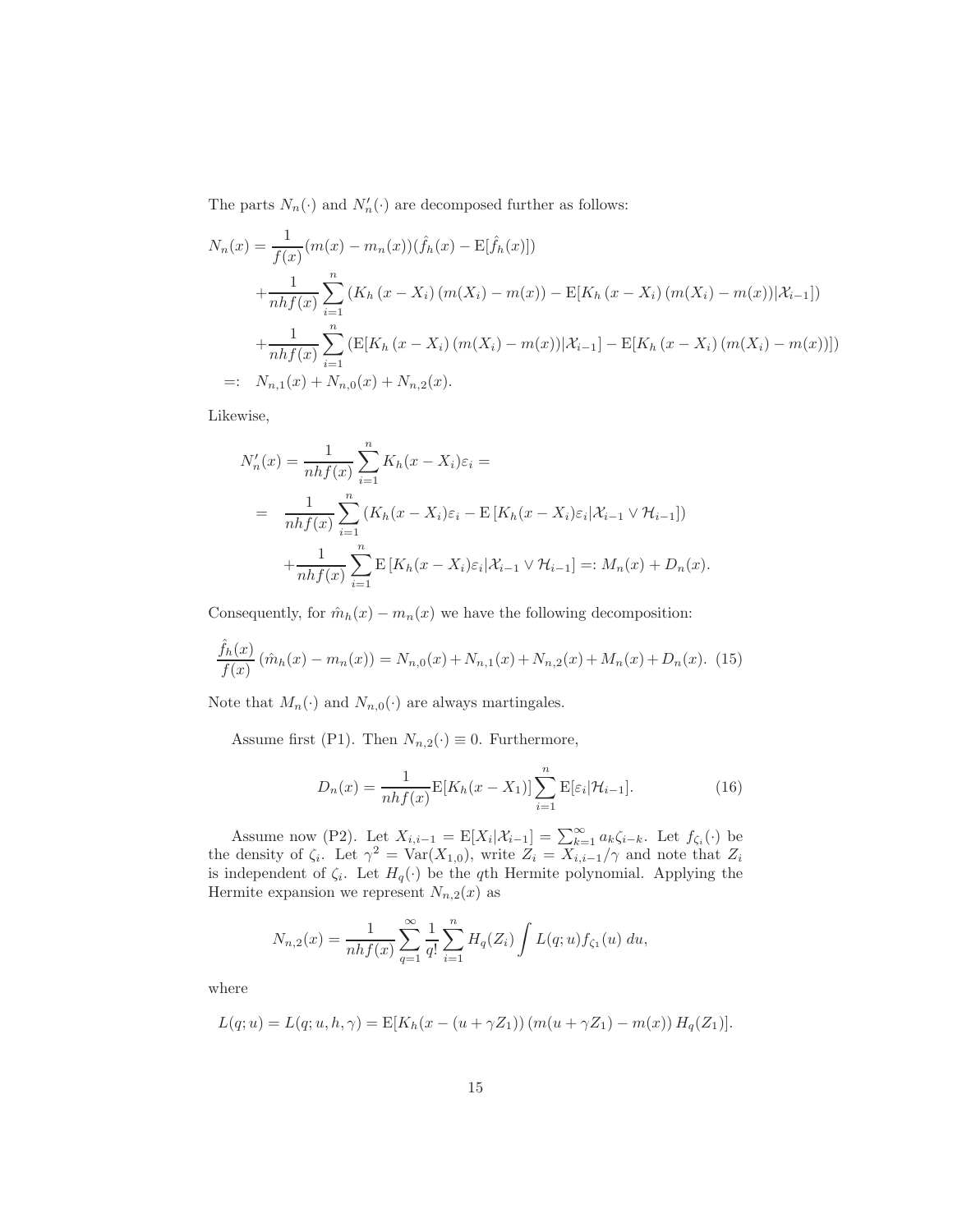Also,

$$
D_n(x) = \frac{1}{nhf(x)} \sum_{q=0}^{\infty} \frac{1}{q!} \sum_{i=1}^n H_q(Z_i) \mathbb{E}[\varepsilon_i | \mathcal{H}_{i-1}] \int J(q; u) f_{\zeta_1}(u) du,
$$

where

$$
J(q;u) = J(q;u,h,\gamma) = E[K_h(x - (u + \gamma Z_1))H_q(Z_1)].
$$

Note that summations in Hermite expansions is from  $q = 0$ , since the expanded functions does not have mean 0 w.r.t. Gaussian density.

<span id="page-15-0"></span>Furthermore,

$$
N_{n,1}(x) = \frac{1}{f(x)} (m(x) - m_n(x)) \frac{1}{nh} \sum_{q=1}^{\infty} \sum_{i=1}^{n} \frac{C(q)}{q!} H_q(X_i), \tag{17}
$$

where

$$
C(q) = C(q; h) = E[K_h(x - X_1)H_q(X_1)].
$$

As for the shape function  $m^*$ , we write

$$
\hat{m}_h^*(x) - m^*(x) = (\hat{m}_h^*(x) - m_n^*(x)) + (m_n^*(x) - m^*(x)),
$$

<span id="page-15-1"></span>where  $m_n^*(x) = m_n(x) - \int mf$ . Clearly,  $m_n^*(x) - m^*(x) = m_n(x) - m(x)$ . Let  $\hat{\Theta}_1 = \frac{1}{n} \sum_{i=1}^n m(X_i), \hat{\Theta}_2 = \frac{1}{n} \sum_{i=1}^n \varepsilon_i$ . With this notation we write

$$
\frac{\hat{f}_h(x)}{f(x)} \left( \hat{m}_h^*(x) - m_n^*(x) \right) = N_n(x) + \frac{1}{nhf(x)} \sum_{i=1}^n K_h(x - X_i) \left( \int mf - \hat{\Theta}_1 \right)
$$

$$
+ \frac{1}{nhf(x)} \sum_{i=1}^n K_h(x - X_i) \left( \varepsilon_i - \hat{\Theta}_2 \right)
$$

$$
= N_{n,0}(x) + M_n(x) + \frac{1}{nhf(x)} \sum_{i=1}^n K_h(x - X_i) \left( \int mf - \hat{\Theta}_1 \right)
$$

$$
+ D_n(x) - \frac{1}{nhf(x)} \sum_{i=1}^n K_h(x - X_i) \hat{\Theta}_2 + N_{n,1}(x) + N_{n,2}(x). \quad (18)
$$

The crucial difference between  $\hat{m}_h(\cdot)$  and  $\hat{m}_h^*(\cdot)$  is that possibly LRD part  $D_n(x)$ is replaced with

$$
D_n(x) - \frac{1}{nhf(x)} \sum_{i=1}^n K_h(x - X_i) \hat{\Theta}_2 =: D_n(x) - E_n(x).
$$

### 5.1 Proof of Propositions [2.1,](#page-4-8) [2.3](#page-4-7)

<span id="page-15-2"></span>Recall [\(15\)](#page-14-0). Since  $N_{n,0}(x)$  and  $M_n(x)$  are martingales we may easily conclude that

$$
\text{Var}\left(N_{n,0}(x)\right) = O(h/n), \quad \text{Var}\left(M_n(x)\right) \sim \frac{\kappa_1}{nhf(x)},\tag{19}
$$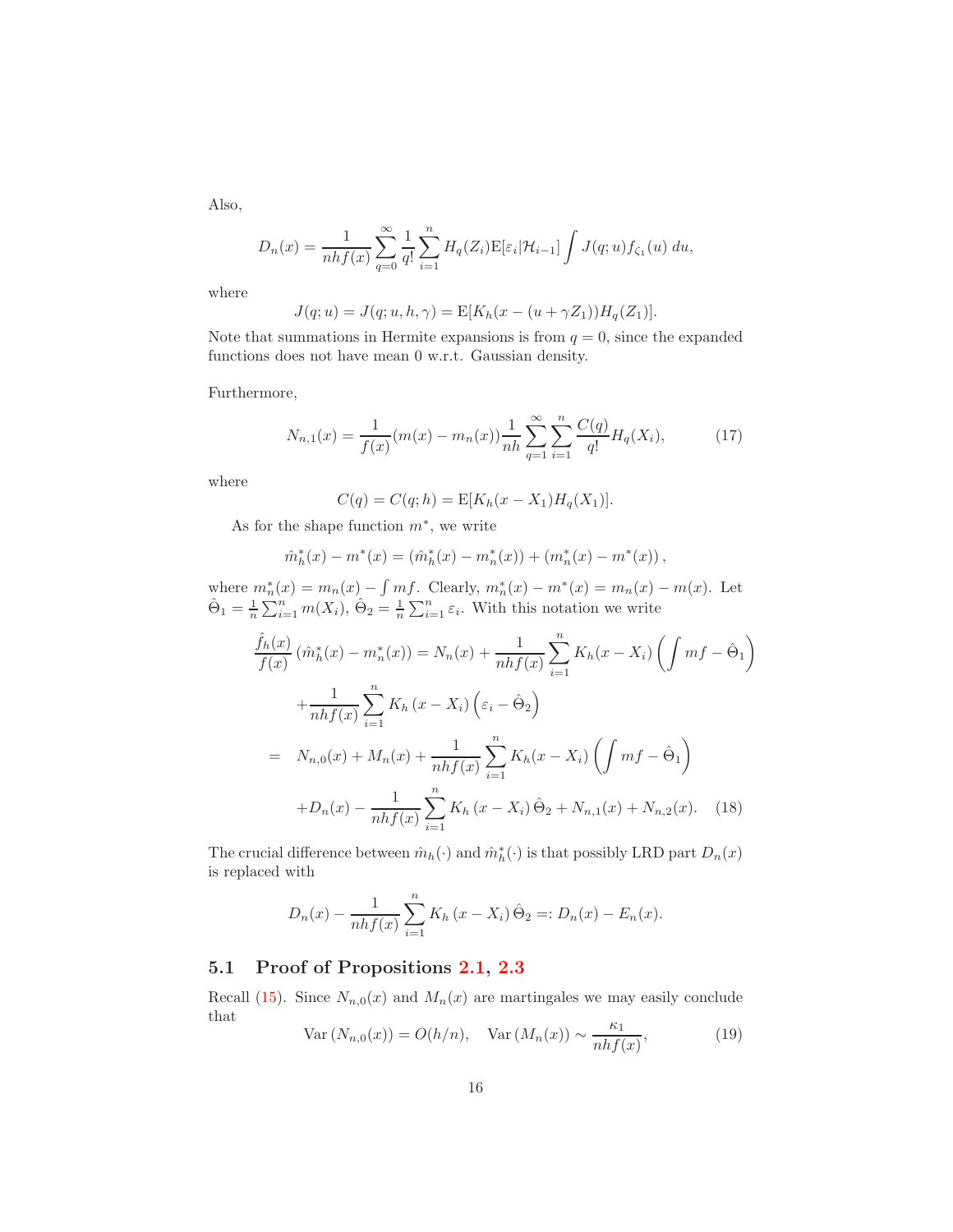<span id="page-16-0"></span>which means that  $N_{n,0}(x)$  is negligible. Furthermore, the martingale part  $M_n(x)$ may be studied using standard tools (see the proof below in Section [5.1.1\)](#page-18-0).

Lemma 5.1. Under the conditions of Proposition [2.1,](#page-4-8)

$$
\sqrt{\frac{nh}{\kappa_1}} \sqrt{f(x)} M_n(x) \stackrel{\text{d}}{\to} N(0, 1).
$$

Under  $(P1)$ , using  $(2)$ ,

$$
Var[N_{n,1}(x)] = O(h^4(nh)^{-1}) = O(h^3/n),
$$

so that this term is negligible w.r.t.  $M_n(\cdot)$  as well. Furthermore, using [\(16\)](#page-14-1) and [\(13\)](#page-13-0) we have

$$
D_n(x) = \left(1 + h^2 \frac{\kappa_2}{2} \frac{f''(x)}{f(x)} + o(h^2)\right) \frac{1}{n} \sum_{i=1}^n \mathbf{E}[\varepsilon_i | \mathcal{H}_{i-1}].
$$
 (20)

<span id="page-16-2"></span>Consequently, under (P1) the result follows form Lemma [5.1](#page-16-0) and assumption [\(B1\)](#page-4-2), which makes  $D_n(\cdot)$  negligible.

Now, we work under the assumption (P2). Recall [\(17\)](#page-15-0). We split the stochastic term there as

$$
C(1)\sum_{i=1}^{n} X_i + \sum_{q=2}^{\infty} \sum_{i=1}^{n} \frac{C(q)}{q!} H_q(X_i).
$$

Using orthonormality of the Hermite polynomials, the variance of the latter term is

$$
\sum_{i=1}^{n} \sum_{q=2}^{\infty} \frac{C^2(q)}{q!} \text{Cov}^q(X_1, X_i) \le \sum_{i=1}^{n} \text{Cov}^2(X_1, X_i) \|K_h(x - \cdot)\|,
$$

where  $\|\cdot\|$  stands for  $L^2$  norm with respect to the Gaussian measure. Since  $||K_h(x - \cdot)||$  and  $C(1) \sim hxf(x)$ , we conclude that the leading term in  $N_{n,1}(x)$ is

$$
\frac{1}{f(x)}(m(x) - m_n(x)) \frac{C(1)}{hf(x)} \frac{1}{n} \sum_{i=1}^{n} X_i.
$$

<span id="page-16-3"></span>This implies

$$
Var(N_{n,1}(x)) = O(h^4 n^{-\alpha x}). \tag{21}
$$

The similar consideration is applied to  $D_n$  and  $N_{n,2}$ . Using the independence of  $Z_1$  and  $\zeta_1$ , we have

<span id="page-16-1"></span>
$$
\int J(0;u) f_{\zeta_1}(u) du = \mathbb{E}[K_h(x - X_1)] = h f(x) + \frac{1}{2} h^3 f''(x) \int u^2 K(u) du + o(h^3).
$$
\n(22)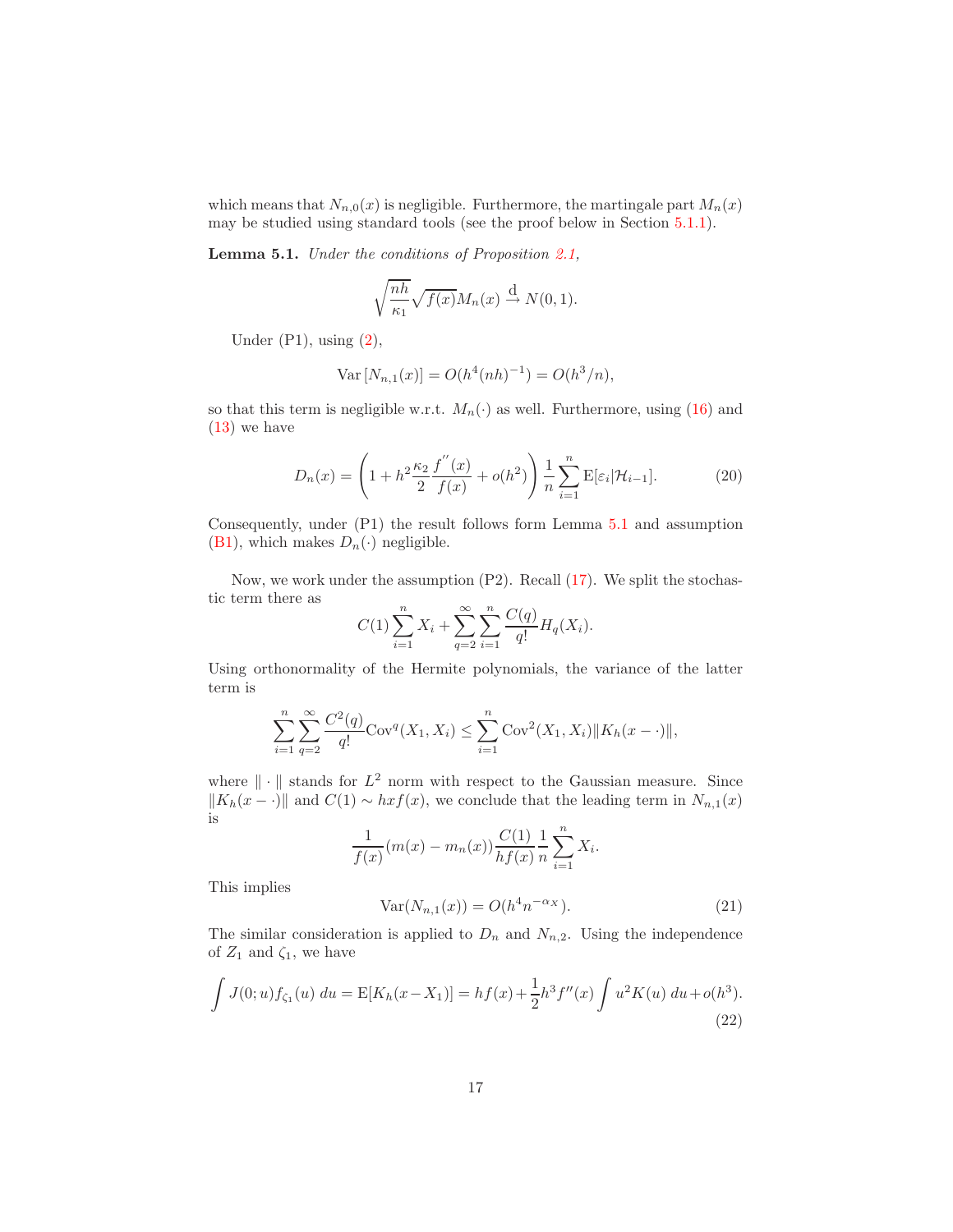<span id="page-17-0"></span>This yields

$$
D_n(x) = \frac{1}{n} \sum_{i=1}^n E[\varepsilon_i | \mathcal{H}_{i-1}] + o_P(1).
$$
 (23)

The leading terms in  $N_{n,2}(x)$  is

$$
\frac{\mathbf{E}[L(1;\zeta_1)]}{hf(x)}\frac{1}{n}\sum_{i=1}^n Z_i,
$$

<span id="page-17-1"></span>which implies

$$
Var(N_{n,2}(x)) = O(h^4 n^{-\alpha_X}).
$$
\n(24)

Consequently, under (P2), the result follows from Lemma [5.1](#page-16-0) and assump-tion [\(B1\)](#page-4-2), which makes  $D_n(\cdot)$  negligible, together with [\(C1\)](#page-4-3), which makes  $N_{n,1}(x) + N_{n,2}(\cdot)$  negligible.

We prove now Proposition [2.3](#page-4-7) assuming (P2). Recall [\(18\)](#page-15-1). It was proven before that  $N_{n,0}(x)$ ,  $N_{n,1}(x)$  and  $N_{n,2}(x)$  are negligible. The first term in the Hermite expansion for  $N'_{n,2}(x)$  is

$$
\frac{1}{nhf(x)}\mathbf{E}[J(0;\zeta_1)]\sum_{i=1}^n\mathbf{E}[\varepsilon_i|\mathcal{H}_{i-1}].
$$

If  $\alpha + \alpha_X > 1$ , then  $\sum_{i=1}^n E[\varepsilon_i | \mathcal{H}_{i-1}]Z_i = O_P(\sqrt{n})$ , otherwise  $\sum_{i=1}^n E[\varepsilon_i | \mathcal{H}_{i-1}]Z_i =$  $O_P(n^{1-(\alpha+\alpha_X)/2})$ . Since for  $q \ge 0$ ,  $E[J(q;\zeta_1)] = O(h)$ , we conclude that  $D_n(x)$ can be written as

$$
\frac{1}{nhf(x)}\mathbf{E}[J(0;\zeta_1)]\sum_{i=1}^n\mathbf{E}[\varepsilon_i|\mathcal{H}_{i-1}] + O_P(n^{-(\alpha+\alpha_X)/2}) + O_P(n^{-1/2}).
$$

The first two terms in the Hermite expansion for  $E_n(x)$  are

$$
\Theta_2 \frac{1}{hf(x)} \mathbb{E}[K_h(x - X_1)] + \Theta_2 \frac{1}{hf(x)} \mathbb{E}[K_h(x - X_1)X_1] \frac{1}{n} \sum_{i=1}^n X_i.
$$

<span id="page-17-2"></span>Using [\(22\)](#page-16-1), and  $\frac{1}{n} \sum_{i=1}^{n} X_i = O_P(n^{-\alpha X/2})$ , we conclude that the leading terms in the difference  $N'_{n,2}(x) - E_n(x)$ , are

$$
\frac{1}{n} \sum_{i=1}^{n} \left( \mathbb{E}[\varepsilon_i | \mathcal{H}_{i-1}] - \varepsilon_i \right)
$$

$$
+ O_P \left( \frac{h^2}{n} \sum_{i=1}^{n} \mathbb{E}[\varepsilon_i | \mathcal{H}_{i-1}] \right) + O_P \left( n^{-\alpha x/2} \frac{1}{n} \sum_{i=1}^{n} \mathbb{E}[\varepsilon_i | \mathcal{H}_{i-1}] \right). \tag{25}
$$

The first two terms are negligible under the conditions  $(A)$  and  $(B2)$ , respectively. The last term is negligible on account of  $(4)$ , which is weaker than  $(C2)$ . Finally,

$$
n^{\alpha_X/2}\left(\int mf - \hat{\Theta}_1\right) \stackrel{\mathrm{d}}{\rightarrow} \mathcal{N}(0, A_1^2 \mathbb{E}^2[m(X_1)X_1]),
$$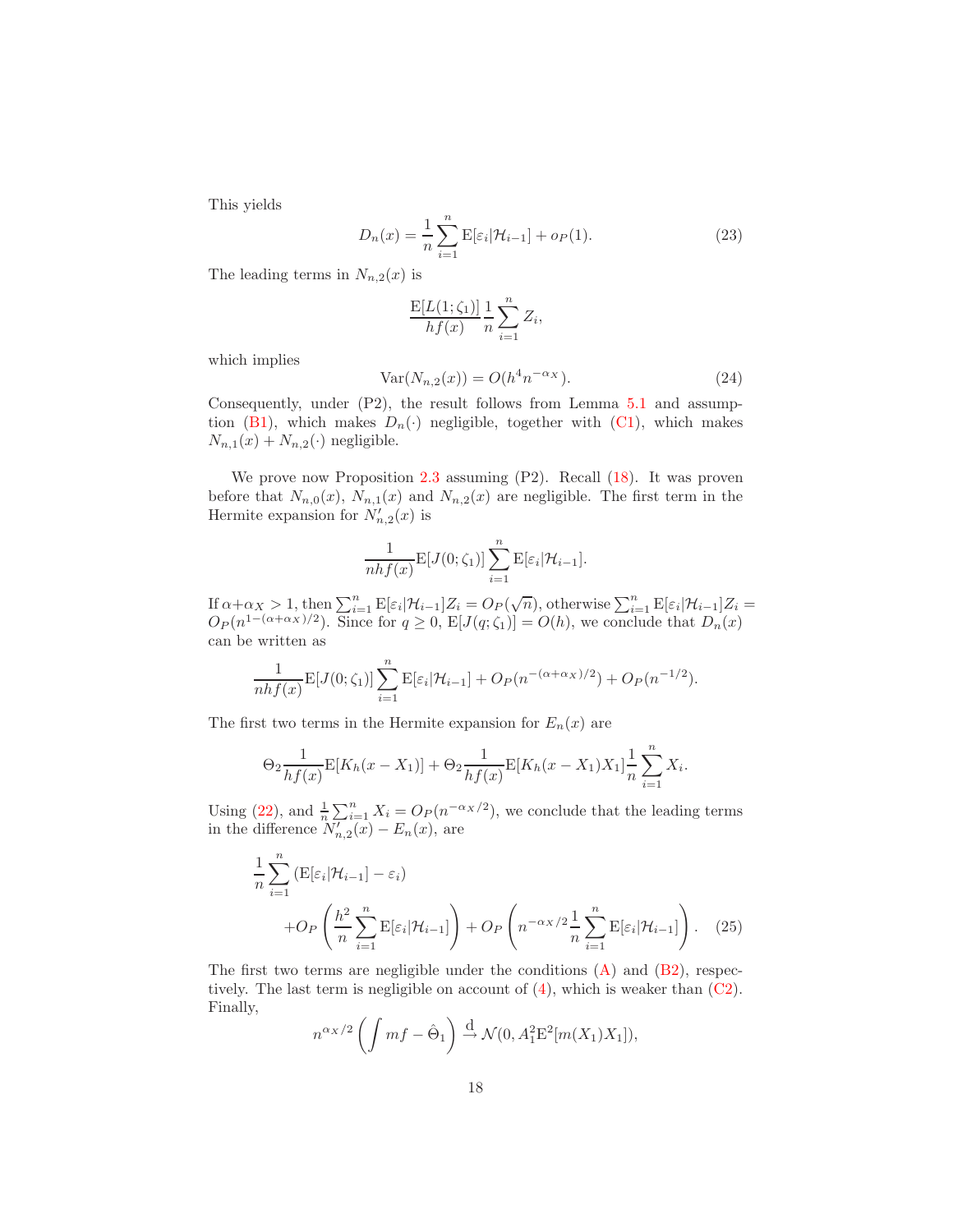which makes the term

$$
\frac{1}{nhf(x)}\sum_{i=1}^{n}K_h(x-X_i)\left(\int mf-\hat{\Theta}_1\right)
$$

negligible on account of condition [\(4\)](#page-5-2).

### <span id="page-18-0"></span>5.1.1 Proof of Lemma [5.1](#page-16-0)

*Proof of Lemma [5.1.](#page-16-0)* The proof is similar to  $[19, \text{Lemma 2}]$  and  $[15, \text{Lemma 3.1}]$ . Let  $R_i = (nh\kappa_1)^{-1/2}K_h(x - X_i)\varepsilon_i/\sqrt{f(x)}$  and  $\bar{R}_i = R_i - E[R_i|\mathcal{F}_{i-1}]$ . From the martingale central limit theorem it suffices to show the Lindeberg condition

$$
\sum_{i=1}^{n} \mathbf{E} \left[ \bar{R}_{i}^{2} \mathbf{1}_{\{|\bar{R}_{i}| > \delta\}} \right] \to 0 \quad \text{for each } \delta > 0
$$

and convergence of conditional variances

$$
\sum_{i=1}^{n} \mathbb{E}[\bar{R}_{i}^{2} | \mathcal{F}_{i-1}] \xrightarrow{\mathbf{P}} 1.
$$
 (26)

Let  $f_{\varepsilon}$  be the density of  $\varepsilon_1$ . As for the Lindeberg condition we have

<span id="page-18-1"></span>
$$
\sum_{i=1}^{n} \mathbf{E} \left[ \bar{R}_{i}^{2} 1_{\{|\bar{R}_{i}| > \delta\}} \right] \leq 4 \sum_{i=1}^{n} \mathbf{E} \left[ R_{i}^{2} 1_{\{|R_{i}| > \delta\}} \right]
$$
  
=  $C_{0} \frac{1}{nh} \sum_{i=1}^{n} \int \int K_{h}^{2}(x - u) f(u) v^{2} g_{\varepsilon_{1}}(v) 1_{\{|v| > C_{1} \delta \sqrt{nh}\}} \leq C_{2} \frac{1}{n} \sum_{i=1}^{n} \mathbf{E} \left[ \varepsilon_{i}^{2} 1_{\{|\varepsilon_{i}| > C_{1} \delta \sqrt{nh}\}} \right] \to 0,$ 

where  $C_0 = 1/(\kappa_1 f(x))$ ,  $C_1 = (\sqrt{C_0} \sup K(x))^{-1}$  and  $C_2 = C_0 \int K^2$ . As for the conditional variances note first that

$$
\mathbb{E}[\bar{R}_i^2|\mathcal{F}_{i-1}] = \mathbb{E}[R_i^2|\mathcal{F}_{i-1}] - \mathbb{E}\left[\left(\mathbb{E}[R_i|\mathcal{F}_{i-1}]\right)^2\right]
$$

and note that the second term is of smaller order than the first one. Now,

$$
\sum_{i=1}^{n} \left\{ E[R_i^2 | \mathcal{F}_{i-1}] - E[R_i^2] \right\} = \frac{1}{nhf(x)\kappa_1} E[K_h^2(x - X_1)] \sum_{i=1}^{n} \left\{ E[\varepsilon_i^2 | \mathcal{F}_{i-1}] - E[\varepsilon_i^2] \right\}
$$

$$
= \left( \frac{1}{f(x)\kappa_1} \int K^2(v)f(x - vh)dv \right) \frac{1}{n} \sum_{i=1}^{n} \left\{ E[\varepsilon_i^2 | \mathcal{F}_{i-1}] - E[\varepsilon_i^2] \right\}.
$$

Now, the deterministic term in the bracket is asymptotically equal to 1. The second part converges to 0 in probability from ergodicity. Consequently, the expression [\(26\)](#page-18-1) is proven.  $\Box$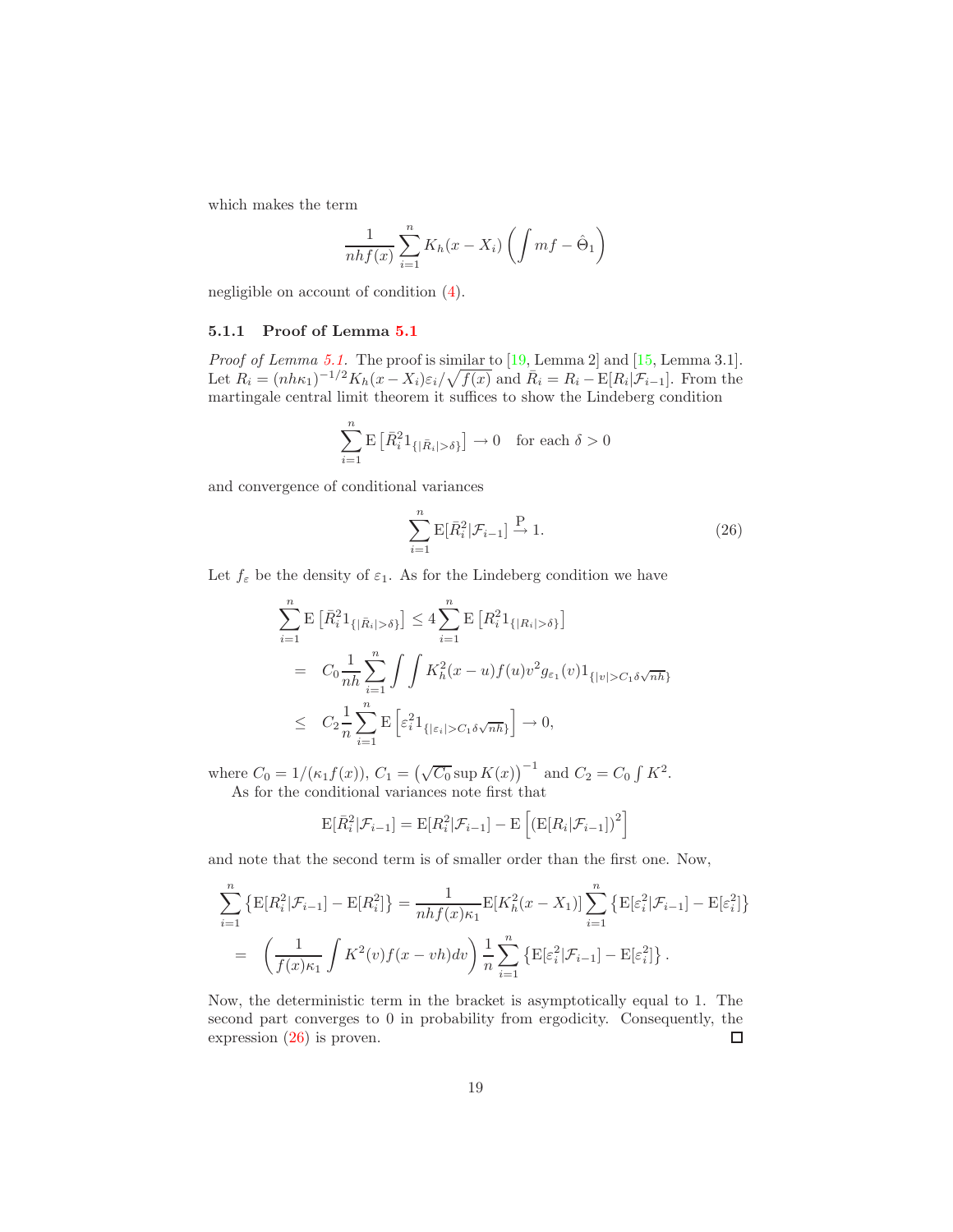### 5.2 Proof of Propositions [2.5](#page-5-1) and [2.7](#page-6-2)

Proof. Recall  $(2)$ ,  $(14)$  and  $(15)$ . Under  $(P1)$ , the result of Proposition [2.5](#page-5-1) follows from  $(19)$ ,  $(20)$ . Under  $(P2)$ , we use the expansion with  $(19)$ ,  $(23)$ ,  $(21)$ ,  $(24).$  $(24).$ 

As for Proposition [2.7,](#page-6-2) note that all considerations for  $N'_{n,2}(x) - E_n(x)$ leading to  $(25)$  are in fact in  $L^2$ . Therefore, on account of  $(5)$ 

$$
\text{Var}\left(N'_{n,2}(x) - E_n(x)\right) \sim h^4 n^{-\alpha} + O\left(n^{-(\alpha + \alpha_X)}\right).
$$

The first part is of course negligible w.r.t. the bias term.

Moreover, writing

$$
\frac{1}{nhf(x)}\sum_{i=1}^{n}K_h(x-X_i)\left(\int mf - \hat{\Theta}_1\right) = \frac{1}{hf(x)}\mathbb{E}[K_h(x-X_1)]\left(\int mf - \hat{\Theta}_1\right)
$$

$$
+\frac{1}{nhf(x)}\sum_{i=1}^{n}\left(K_h(x-X_i) - \mathbb{E}[K_h(x-X_1)]\right)\left(\int mf - \hat{\Theta}_1\right),
$$

we obtain that the variance contribution of this term is  $A_1^2 \mathcal{E}^2[m(X_1)X_1]n^{-\alpha_X}$ .  $\Box$ 

### 5.3 Cross validation properties

<span id="page-19-1"></span><span id="page-19-0"></span>Under the condition (E2) one can establish the following moment bounds:

$$
E[\varepsilon_i^2 \varepsilon_j \varepsilon_{j'}] = O(\text{Cov}(\varepsilon_j, \varepsilon_{j'})),\tag{27}
$$

$$
E[\varepsilon_j \varepsilon_{j'} \varepsilon_l \varepsilon_{l'}] = O(E[\varepsilon_j \varepsilon_{j'}] E[\varepsilon_l \varepsilon_{l'}]),
$$
\n(28)

$$
Cov(\varepsilon_j^2, \varepsilon_{j'}^2) = O(Cov(\varepsilon_j, \varepsilon_{j'})).
$$
\n(29)

### <span id="page-19-2"></span>5.3.1 Asymptotic expansion for  $ASE(h)$

Recall that we work under the condition (P1). Define

$$
R(x) = \frac{1}{nh\hat{f}_h(x)}\sum_{j=1}^n K_h(x - X_j) m(X_j) - m(x).
$$

Write

$$
\text{ASE}(h) = I_{21} + I_{22} + I_{23} := \frac{1}{n^3 h^2} \sum_{i=1}^n \frac{1}{\hat{f}_h^2(X_i)} \left( \sum_{j=1}^n K_h (X_i - X_j) \varepsilon_j \right)^2
$$

$$
+ \frac{1}{n} \sum_{i=1}^n R^2(X_i) + \frac{2}{n} \sum_{i=1}^n R(X_i) \frac{1}{nh \hat{f}_h(X_i)} \sum_{j=1}^n K_h (X_i - X_j) \varepsilon_j.
$$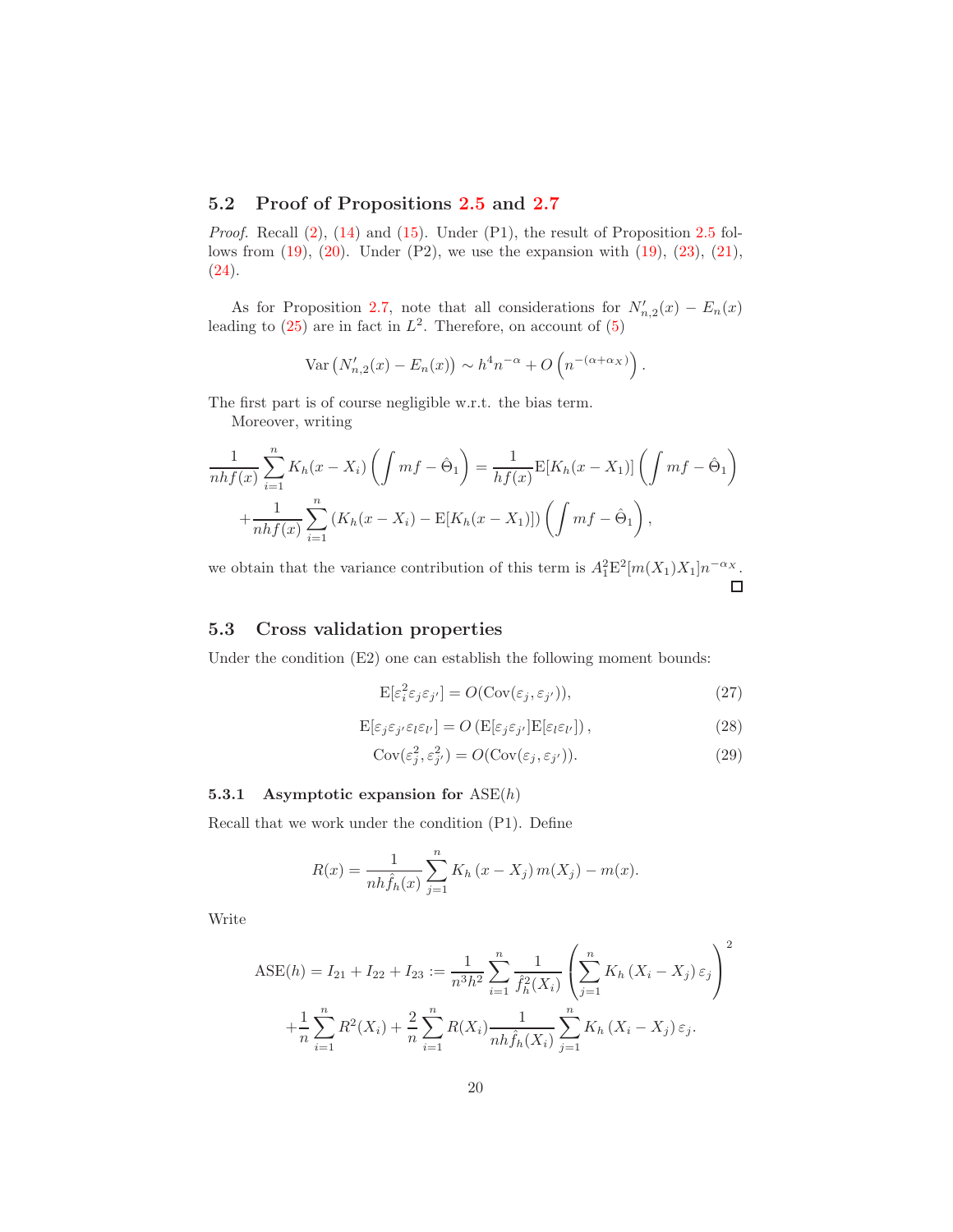<span id="page-20-0"></span>Let  $\rho(x) = (mf)''(x) - m(x)f''(x)$ . Uniformly over  $\{x : f(x) > 0\}$  we have

$$
R(x) - \frac{h^2 \kappa_2}{2} \frac{\rho(x)}{f(x)} = O(h^4(1 + o_P(1))).
$$
\n(30)

Using [\(30\)](#page-20-0) we write the second part as

$$
I_{22} = \kappa_2^2 \frac{h^4}{4n} \sum_{i=1}^n \left[ \frac{\rho(X_i)}{f(X_i)} \right]^2 (1 + o_P(1)),
$$

so that via  $E\left[\left(\frac{\rho(X_i)}{f(X_i)}\right)\right]$  $f(X_i)$  $\setminus^2$  $=\int (\rho(x))^2/f(x) dx$  we conclude

$$
I_{22} - \kappa_2^2 \frac{h^4}{4} \int \frac{\rho^2(x)}{f(x)} dx = o_P(h^4/\sqrt{n}).
$$
 (31)

<span id="page-20-1"></span>Now, if  $A_i$ ,  $i \geq 1$ , are random variables with the same mean, and  $\bar{A}_i = A_i - E[A_i]$ , then we have the following decomposition (which will be used many times):

$$
\sum_{i=1}^{n} A_i \varepsilon_i = \mathbb{E}[A_1] \sum_{i=1}^{n} \varepsilon_i + \sum_{i=1}^{n} \bar{A}_i \varepsilon_i.
$$

Typically, in LRD setting, the first part dominates. Bearing in mind the above decomposition and since  $f_h$  is a consistent estimator of  $f$ ,

$$
I_{23} = \frac{h^2}{n} \frac{1}{nh} \sum_{i=1}^n \frac{\rho(X_i)}{f^2(X_i)} \sum_{j=1}^n K_h (X_i - X_j) \varepsilon_j (1 + o_P(1))
$$
  
= 
$$
E \left[ \frac{\rho(X_1)}{f^2(X_1)} K_h (X_1 - X_2) \right] \frac{h}{n} \sum_{j=1}^n \varepsilon_j (1 + o_P(1))
$$
  
+ 
$$
\frac{h^2}{n} \frac{1}{nh} \sum_{i=1}^n \sum_{j=1}^n \frac{\rho(X_i)}{f^2(X_i)} K_h (X_i - X_j) \varepsilon_j (1 + o_P(1)).
$$

The second term is negligible w.r.t. to the first one. Noting that

$$
E\left[\frac{\rho(X_1)}{f^2(X_1)}K_h(X_1 - X_2)\right] = h\int \rho(x) \, dx + O(h^3),
$$

<span id="page-20-2"></span>we get

$$
I_{23} = O_P\left(\frac{h^2}{n}\sum_{j=1}^n \varepsilon_j\right). \tag{32}
$$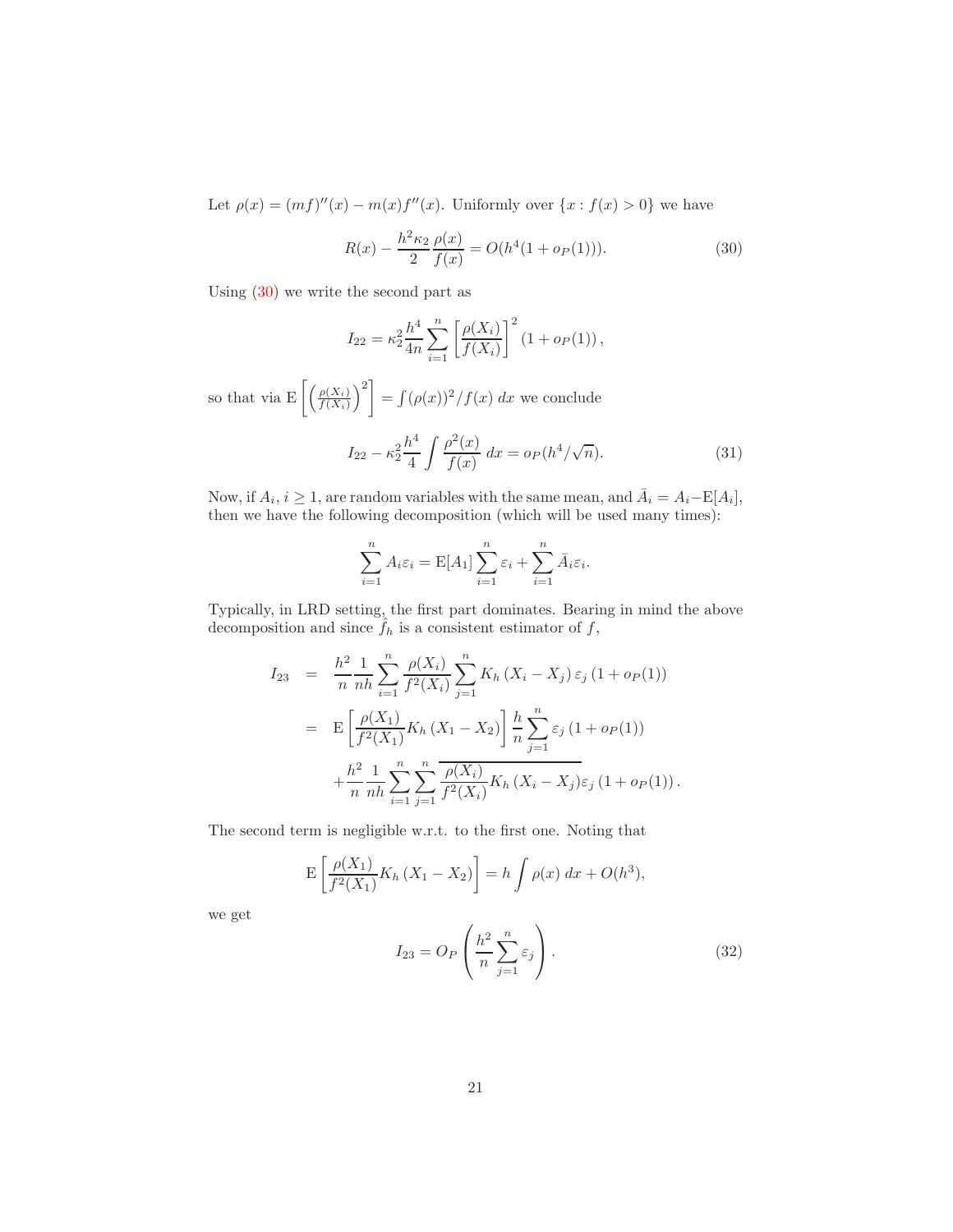It remains to deal with  $I_{21}$ . Split it as

$$
\frac{1}{n^3h^2} \sum_{i=1}^n \frac{1}{f^2(X_i)} \sum_{\substack{j,j'=1 \ j \neq j'}}^n K_h(X_i - X_j) K_h(X_i - X_{j'}) \varepsilon_j \varepsilon_{j'}
$$

$$
+ \frac{1}{nh^2} \mathbb{E} \left[ \frac{1}{f^2(X_1)} K_h^2(X_1 - X_2) \varepsilon_1^2 \right] (1 + o(1))
$$

$$
+ \frac{1}{n^3h^2} \sum_{i,j=1}^n \frac{1}{f^2(X_i)} \left( K_h^2(X_i - X_j) \varepsilon_j^2 - \mathbb{E} \left[ K_h^2(X_i - X_j) \varepsilon_j^2 \right] \right)
$$

$$
=: I_{211} + I_{212} + I_{213}.
$$

<span id="page-21-2"></span>Clearly,

$$
I_{212} = \frac{1}{nh} \int K^2(u) \, du + O(h/n). \tag{33}
$$

To deal with  $I_{211}$ , define

$$
T_i(h, X_j, X_{j'}) = \frac{1}{h^2 f^2(X_i)} K_h (X_i - X_j) K_h (X_i - X_{j'}),
$$

<span id="page-21-0"></span>and note that

$$
E[T_1(h, X_2, X_3)] = 1 + h^2 \kappa_2 \int f'' + o(h^2).
$$
 (34)

Split  $\mathcal{I}_{211}$  as

$$
\frac{\mathbf{E}[T_1(h,X_2,X_3)]}{n^3}\sum_{i=1}^n\sum_{\substack{j,j'=1 \ j\neq j'}}^n\varepsilon_j\varepsilon_{j'}+\frac{1}{n^3}\sum_{i=1}^n\sum_{\substack{j,j'=1 \ j\neq j'}}^n\overline{T_i(h,X_j,X_{j'})}\varepsilon_j\varepsilon_{j'}.
$$

Variance of the last term is proportional to

 $\overline{a}$ 

$$
\frac{1}{n^6} \sum_{i,i'} \text{Cov}\left(\sum_{\substack{j,j'=1 \ j \neq j'}}^{n} T_i(h, X_j, X_{j'}), \sum_{\substack{j,j'=1 \ j \neq l'}}^{n} T_{i'}(h, X_l, X_{l'})\right) \text{E}[\varepsilon_j \varepsilon_{j'} \varepsilon_l \varepsilon_{l'}].
$$

If all six indices are different than the term vanishes. If the indices  $j, j', l, l'$  are different, but  $i = i'$ , then via [\(28\)](#page-19-0) we obtain that the variance contribution is

$$
\frac{1}{n^6 h^4} h^4 n n^{2-\alpha} n^{2-\alpha} = O(1/n^{1+2\alpha}).
$$

<span id="page-21-1"></span>If  $j = l$  and  $j' \neq l'$ , together with  $i = i'$  or  $i \neq i'$ , respectively, then via [\(27\)](#page-19-1) the variance contribution is, respectively,

$$
\frac{1}{n^6 h^4} n h^3 n n^{2-\alpha} = O\left(\frac{1}{n^{2+\alpha} h}\right), \qquad O\left(\frac{1}{n^{1+\alpha}}\right). \tag{35}
$$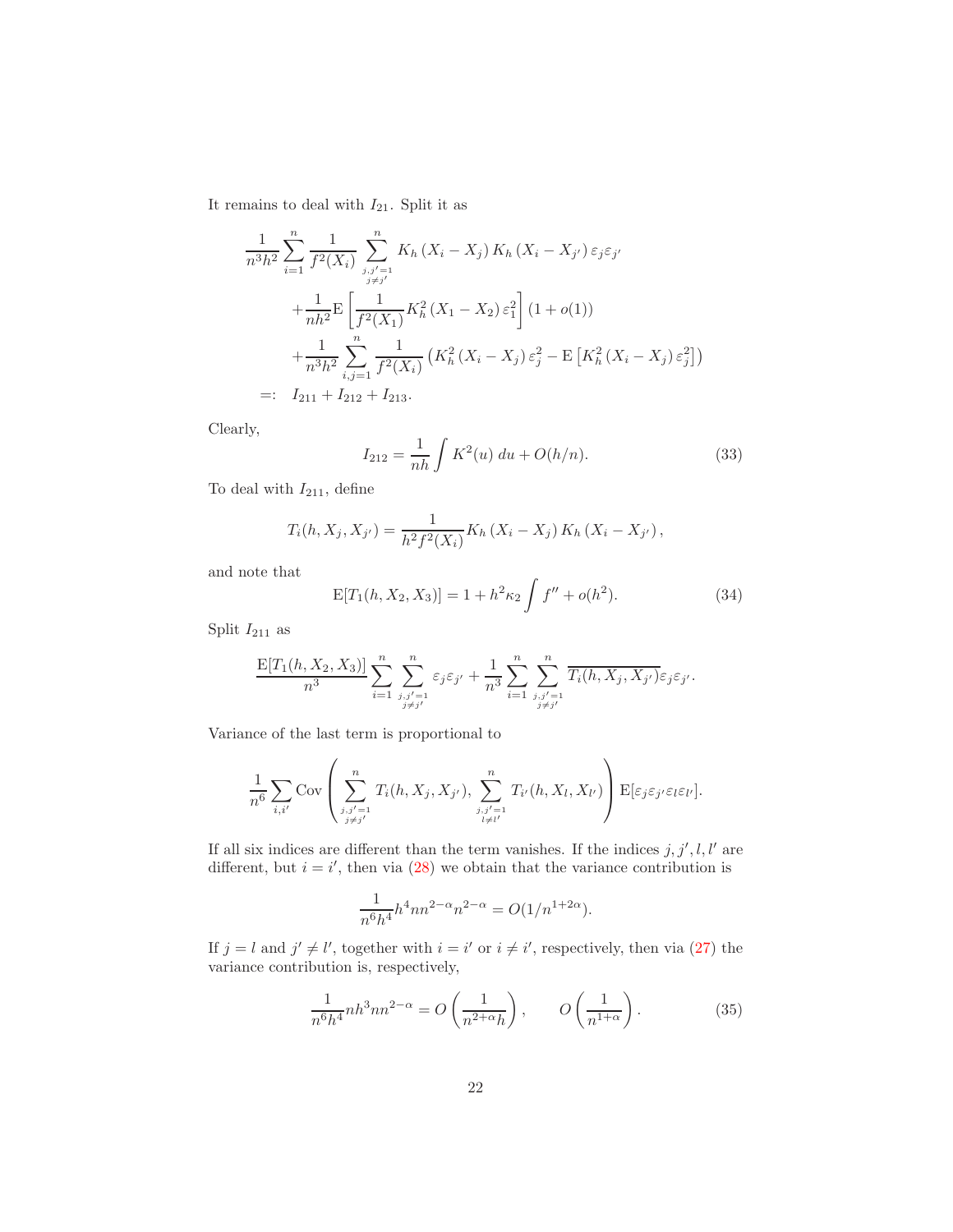If  $j = l$  and  $j' = l'$ , the contribution is  $O(1/(nh)^2)$ . Consequently, via [\(34\)](#page-21-0) and  $(35)$ , for  $I_{211}$  we have

<span id="page-22-0"></span>
$$
I_{211} \sim \frac{1 + h^2 \kappa_2 f''}{n^2} \sum_{\substack{j,j'=1 \ j \neq j'}}^{n} \varepsilon_j \varepsilon_{j'} + op\left(\frac{h^2}{n^2} \sum_{\substack{j,j'=1 \ j \neq j'}}^{n} \varepsilon_j \varepsilon_{j'}\right) + Op\left(\frac{1}{n^{(1+\alpha)/2}}\right) + Op\left(\frac{1}{n^{1+\alpha/2}h^{1/2}}\right).
$$
\n(36)

Now, for  $I_{213}$ , its variance can be written as

$$
\frac{1}{n^6h^4} \sum_{j,j'=1}^n \text{Cov}(\varepsilon_j^2, \varepsilon_{j'}^2) \mathbb{E}\left[\sum_{i,i'=1}^n \frac{1}{f^2(X_i)} K_h^2(X_i - X_j) \frac{1}{f^2(X_{i'})} K_h^2(X_{i'} - X_{j'})\right].
$$

<span id="page-22-1"></span>Using [\(29\)](#page-19-2), one can verify that the above expression is

$$
\frac{O(1)}{n^6 h^4} (n^{2-2\alpha} \vee n) n^2 h^2 = O\left(\frac{1}{n^{2+2\alpha} h^2}\right) + O\left(\frac{1}{n^3 h^2}\right). \tag{37}
$$

Via [\(33\)](#page-21-2), [\(36\)](#page-22-0), [\(37\)](#page-22-1),

$$
I_{21} - \frac{1}{nh} \int K^2(u) du - \frac{1}{n^2} \sum_{\substack{j,j'=1 \ j \neq j'}}^n \varepsilon_j \varepsilon_{j'} - \int f'' \frac{\kappa_2 h^2}{n^2} \sum_{\substack{j,j'=1 \ j \neq j'}}^n \varepsilon_j \varepsilon_{j'} = O_P\left(\frac{h}{n}\right)
$$
  
+ 
$$
+ o_P\left(\frac{h^2}{n^2} \sum_{\substack{j,j'=1 \ j \neq j'}}^n \varepsilon_j \varepsilon_{j'}\right) + O_P\left(\frac{1}{n^{(1+\alpha)/2}}\right) + O_P\left(\frac{1}{n^{1+\alpha/2}h^{1/2}}\right) + O_P\left(\frac{1}{n^{1+\alpha}h}\right).
$$

Furthermore,

$$
\mathbf{E}[\frac{1}{n^2}\sum_{\stackrel{j,j'=1}{j\ne j'}}^n \varepsilon_j\varepsilon_{j'}] \sim C_1^2 n^{-\alpha}.
$$

<span id="page-22-2"></span>Combining this with  $(31)$  and  $(32)$ , we have

$$
\text{ASE}(h) - \frac{1}{nh} \int K^2(u) \, du - \kappa_2^2 \frac{h^4}{4} \int \frac{\rho^2(x)}{f(x)} \, dx - C_1^2 n^{-\alpha} - C_1^2 \kappa_2 h^2 n^{-\alpha} \int f'' =
$$
\n
$$
o_P \left( \frac{h^2}{n^2} \sum_{\substack{j,j'=1 \ j \neq j'}}^{n} \varepsilon_j \varepsilon_{j'} \right) + O_P \left( \frac{h^2}{n} \sum_{j=1}^n \varepsilon_j \right) + O_P \left( \frac{h}{n} \right) + O_P \left( \frac{1}{n^{(1+\alpha)/2}} \right)
$$
\n
$$
+ O_P \left( \frac{1}{n^{1+\alpha/2} h^{1/2}} \right) + O_P \left( \frac{1}{n^{1+\alpha} h} \right). \tag{38}
$$

Consequently, [\(6\)](#page-7-0) is proven.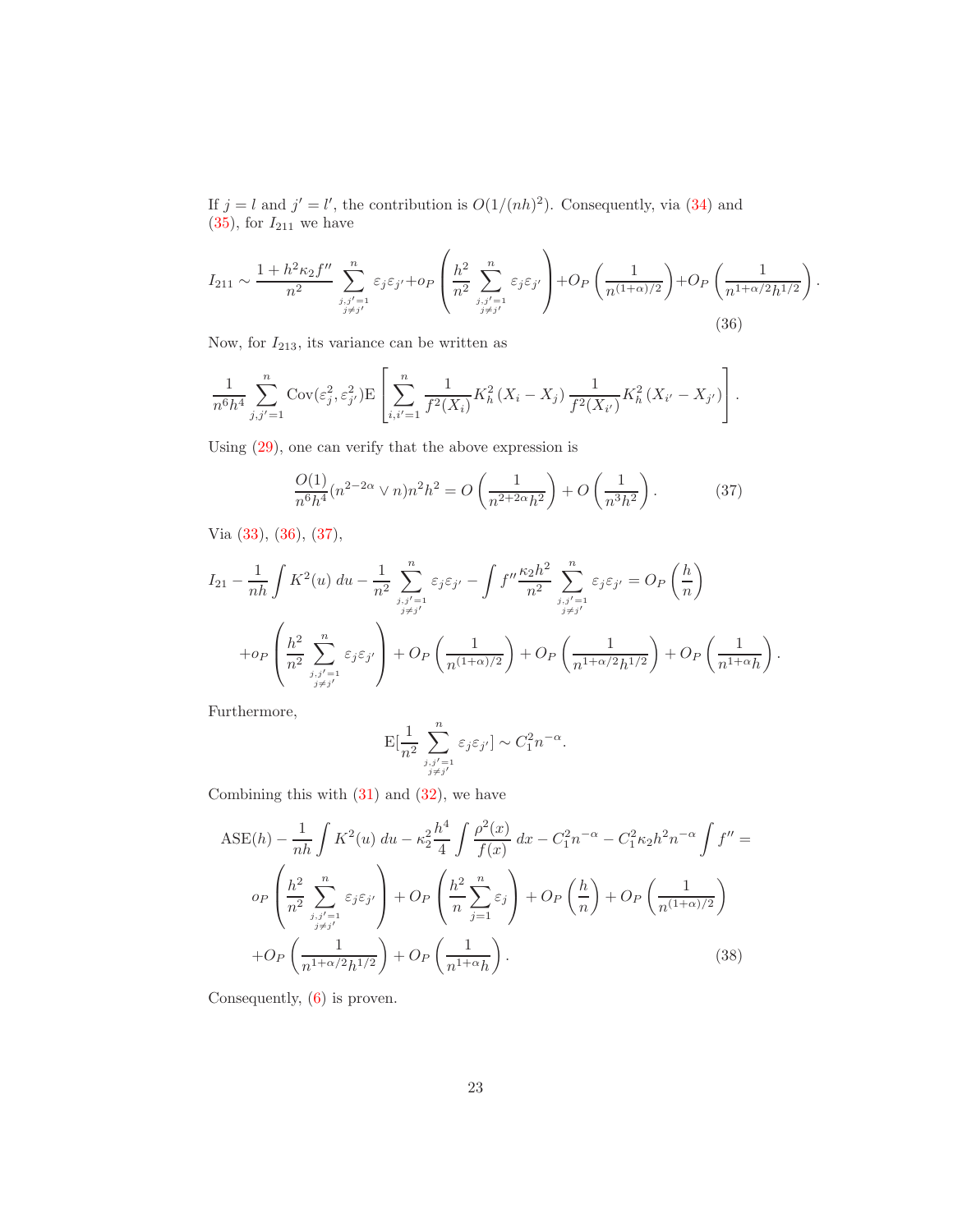### 5.3.2 Asymptotic expansion for  $CV(h)$

Recall that

$$
CV(h) := \frac{1}{n} \sum_{i=1}^{n} (Y_i - \hat{m}_{i,h}(X_i))^2.
$$

Note that we may write

$$
CV(h) = \frac{1}{n} \sum_{i=1}^{n} (Y_i - \hat{m}_h(X_i))^2 + O_P(1/(nh))
$$
  
= 
$$
ASE(h) + \frac{1}{n} \sum_{i=1}^{n} \varepsilon_i^2 + \frac{2}{n} \sum_{i=1}^{n} \varepsilon_i (m(X_i) - \hat{m}_h(X_i)) + O_P(1/(nh)).
$$

Here,  $O_P(1/(nh))$  comes from replacing  $\hat{m}_{i,h}(\cdot)$  by  $\hat{m}_{h}(\cdot)$ . The second last term is treated in the very same way as we dealt with  $I_{23}$  and  $I_{211}$ , see [\(32\)](#page-20-2) and [\(36\)](#page-22-0), respectively. Therefore, it is

$$
O_P\left(\frac{h^2}{n}\sum_{j=1}^n \varepsilon_j + \frac{1}{n^2}\sum_{j,j'=1}^n \varepsilon_j \varepsilon_{j'}\right).
$$

Furthermore,  $\frac{1}{n^2} \sum_{j,j'=1}^n \varepsilon_j \varepsilon_{j'} = O_P(n^{-\alpha})$  and it dominates the term  $O_P\left(\frac{1}{n^{(1+\alpha)/2}}\right)$ . Consequently, via  $(38)$ ,

$$
\frac{\text{CV}(h) - \text{MISE}_{f}(h) - \frac{1}{n} \sum_{i=1}^{n} \varepsilon_{i}^{2}}{\text{MISE}_{f}(h_{\text{opt}})} = \frac{1}{\text{MISE}_{f}(h_{\text{opt}})} \frac{1}{n^{2}} \sum_{j,j'=1}^{n} \varepsilon_{j} \varepsilon_{j'} + o_{p}(1),
$$

uniformly over  $[B_1h_{opt}, B_2h_{opt}].$ 

## Acknowledgement

The work of the first author was supported by a NSERC (Natural Sciences and Engineering Research Council of Canada) grant. The work of the second author was conducted while being a Postdoctoral Fellow at the University of Ottawa.

## <span id="page-23-0"></span>References

- <span id="page-23-1"></span>[1] Jan Beran and Yuanhua Feng. Local polynomial estimation with a FARIMA-GARCH error process. Bernoulli, 7(5):733–750, 2001.
- [2] Jan Beran and Yuanhua Feng. Local polynomial fitting with longmemory, short-memory and antipersistent errors. Ann. Inst. Statist. Math., 54(2):291–311, 2002.
- <span id="page-23-2"></span>[3] István Berkes and Lajos Horváth. Asymptotic results for long memory LARCH sequences. Ann. Appl. Probab., 13(2):641–668, 2003.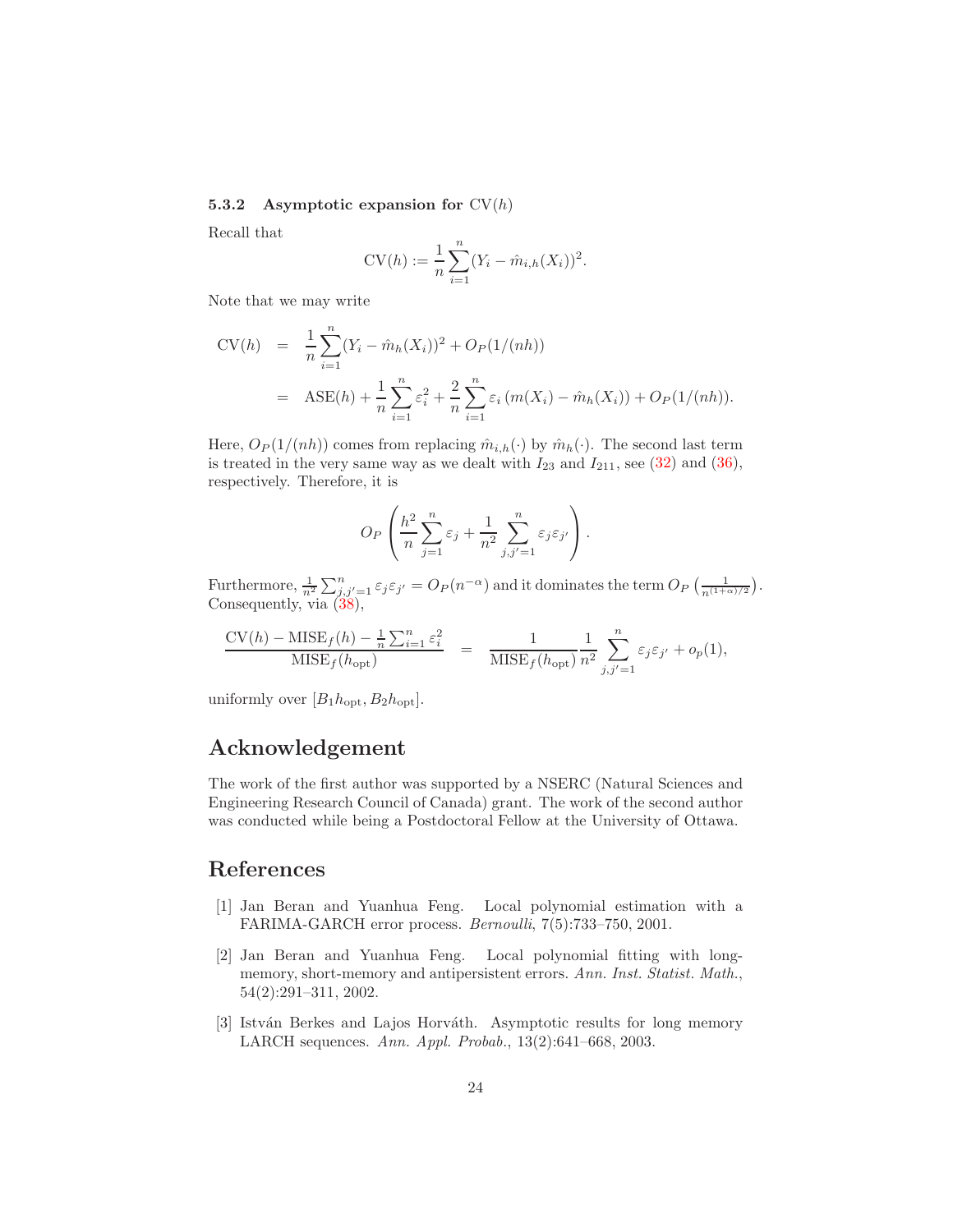- <span id="page-24-10"></span><span id="page-24-1"></span>[4] Bing Cheng and P. M. Robinson. Semiparametric estimation from time series with long-range dependence. J. Econometrics, 64(1-2):335–353, 1994.
- <span id="page-24-2"></span>[5] Gerda Claeskens and Peter Hall. Effect of dependence on stochastic measures of accuracy of density estimators. Ann. Statist., 30(2):431-454, 2002.
- [6] Sándor Csörgő and Jan Mielniczuk. Random-design regression under longrange dependent errors. Bernoulli, 5(2):209–224, 1999.
- <span id="page-24-3"></span>[7] Sándor Csörgő and Jan Mielniczuk. The smoothing dichotomy in randomdesign regression with long-memory errors based on moving averages. Statist. Sinica, 10(3):771–787, 2000.
- <span id="page-24-4"></span>[8] Sam Efromovich. How to overcome the curse of long-memory errors. IEEE Trans. Inform. Theory, 45(5):1735–1741, 1999.
- <span id="page-24-11"></span>[9] Liudas Giraitis, Remigijus Leipus, and Donatas Surgailis. Recent advances in ARCH modelling. In Long memory in economics, pages 3–38. Springer, Berlin, 2007.
- <span id="page-24-6"></span>[10] Peter Hall and Jeffrey D. Hart. Convergence rates in density estimation for data from infinite-order moving average processes. Probab. Theory Related Fields, 87(2):253–274, 1990.
- <span id="page-24-7"></span>[11] Peter Hall and Jeffrey D. Hart. Nonparametric regression with long-range dependence. Stochastic Process. Appl., 36(2):339–351, 1990.
- <span id="page-24-8"></span>[12] Peter Hall, Soumendra Nath Lahiri, and Jörg Polzehl. On bandwidth choice in nonparametric regression with both short- and long-range dependent errors. Ann. Statist., 23(6):1921–1936, 1995.
- <span id="page-24-9"></span>[13] Peter Hall, Soumendra Nath Lahiri, and Young K. Truong. On bandwidth choice for density estimation with dependent data. Ann. Statist., 23(6):2241–2263, 1995.
- <span id="page-24-12"></span>[14] Hwai-Chung Ho and Tailen Hsing. Limit theorems for functionals of moving averages. Ann. Probab., 25(4):1636–1669, 1997.
- <span id="page-24-14"></span>[15] Rafał Kulik. Nonparametric deconvolution problem for dependent sequences. Electron. J. Statist., 2:722–740, 2008.
- <span id="page-24-5"></span>[16] Rafał Kulik and Marc Raimondo. Wavelet regression in random design with heteroscedastic dependent errors. Ann. Statist., 37:3396-3430, 2009.
- <span id="page-24-0"></span>[17] Jan Mielniczuk and Wei Biao Wu. On random-design model with dependent errors. Statist. Sinica, 14(4):1105–1126, 2004.
- <span id="page-24-13"></span>[18] Murad S. Taqqu. Fractional Brownian motion and long-range dependence. In Theory and applications of long-range dependence, pages 5–38. Birkhäuser Boston, Boston, MA, 2003.